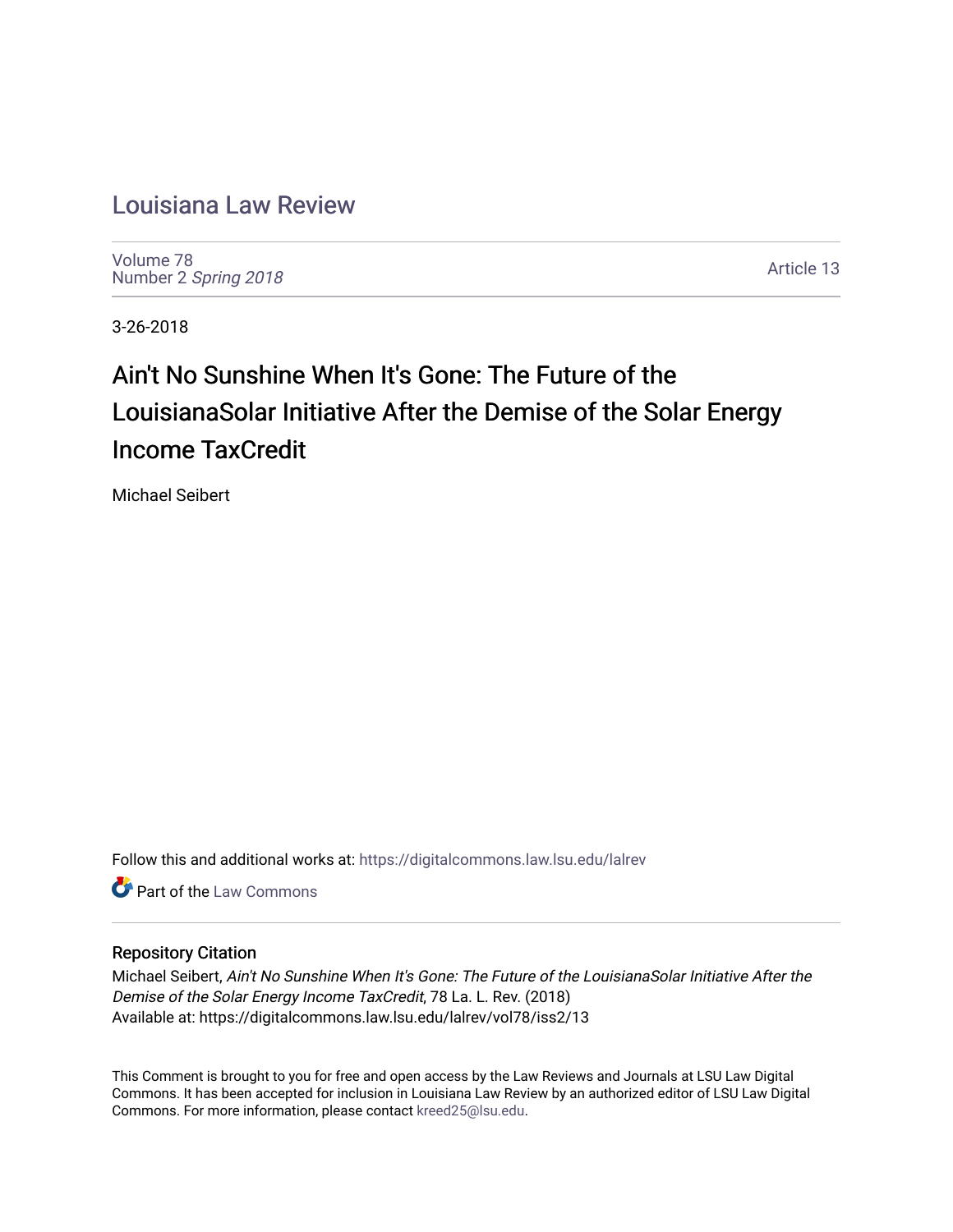# **Ain't No Sunshine When It's Gone: The Future of the Louisiana Solar Initiative After the Demise of the Solar Energy Income Tax Credit**

# TABLE OF CONTENTS

| I.   | $B_{\cdot}$                                      |  |
|------|--------------------------------------------------|--|
| II.  |                                                  |  |
| III. |                                                  |  |
| IV.  | $\mathbf{1}$<br>2.<br>3.<br>4.<br>5 <sub>1</sub> |  |
|      |                                                  |  |

# **INTRODUCTION**

Global climate change is defined as "[a] well-documented rise in global temperatures [that] has coincided with a significant increase in the concentration of carbon dioxide in the atmosphere." <sup>1</sup> Global climate change is an immediate threat to the future of humanity, 2 and the United

Copyright 2018, by MICHAEL SEIBERT.

<sup>1.</sup> Massachusetts v. EPA, 549 U.S. 497, 504 (2007).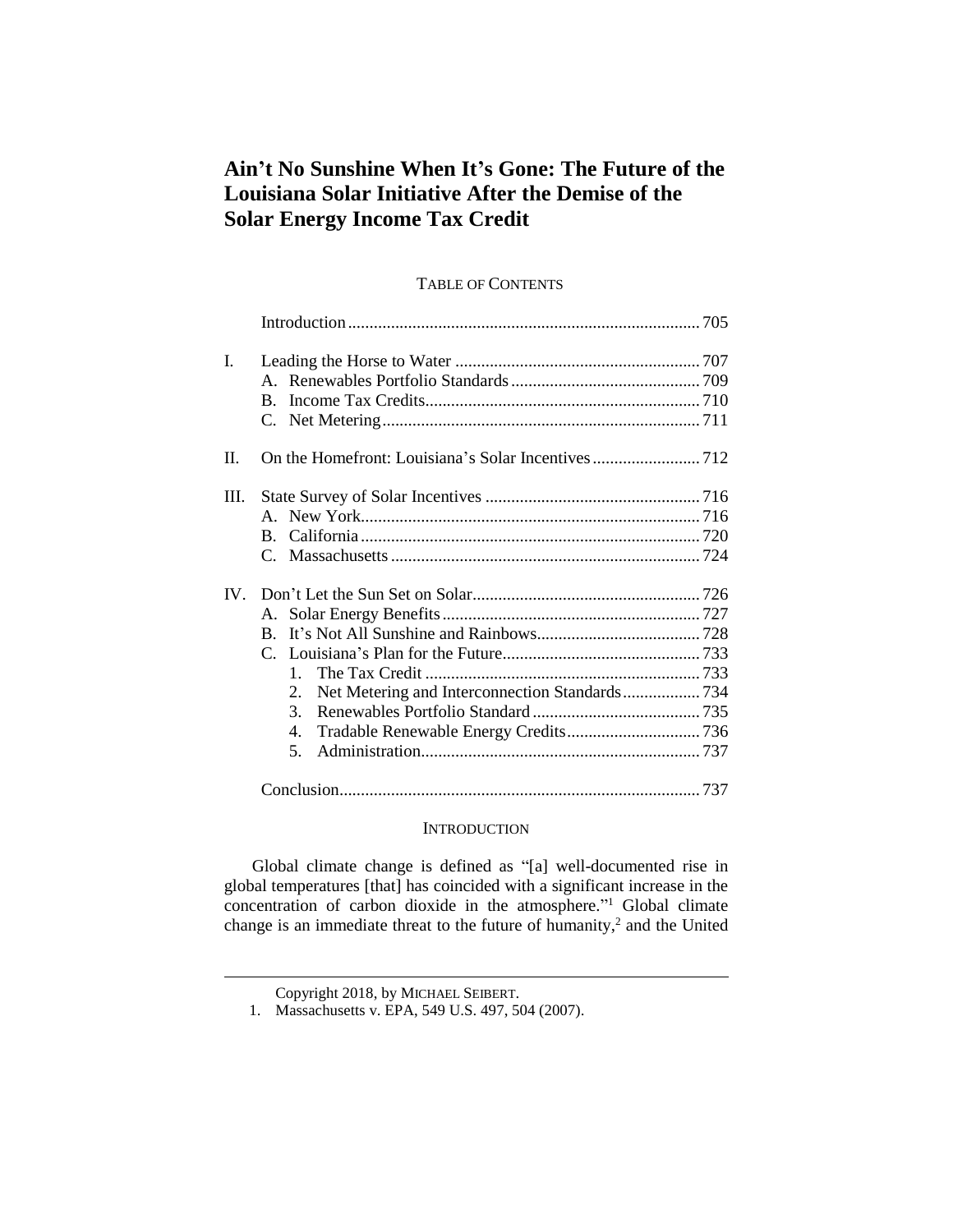States Supreme Court has recognized the importance of taking action for its abatement.<sup>3</sup> The effects of global climate change are tangible.<sup>4</sup> Global climate change causes sea levels to rise, affects the already disappearing Louisiana coastline, and increases the likelihood of hurricanes, $<sup>5</sup>$  which</sup> cause widespread and catastrophic damage in Louisiana.<sup>6</sup> The emission of greenhouse gases into the atmosphere is a major cause of global climate change.<sup>7</sup> The greenhouse gases release into the air, where they build up in the atmosphere and trap heat from leaving the earth. $8$  One-third of greenhouse gas emissions in the United States comes from electricity production.<sup>9</sup> The emissions are a product of the fossil fuel industry's electricity generation and the extraction, refining, and distribution of oil.<sup>10</sup> In stark contrast, the greenhouse gas emission from the manufacture, installation, and maintenance of renewable energy sources, such as solar power, is minimal.<sup>11</sup> Replacing greenhouse gas-producing electricity

5. *Id.*

 $\overline{a}$ 

7. One greenhouse gas is "[c]arbon dioxide . . .[, which, when] released into the atmosphere, . . . acts like the ceiling of a greenhouse, trapping solar energy and retarding the escape of reflected heat. It is therefore a species—the most important species—of a 'greenhouse gas.'" *Massachusetts*, 549 U.S. at 505; *see also* Baker-Bransletter, *supra* note 2, at 4; *see also* HARRIS ET AL., *supra* note 2, at 3.

8. *Benefits of Renewable Energy Use*, UNION OF CONCERNED SCIENTISTS (2013), http://www.ucsusa.org/clean\_energy/our-energy-choices/renewable-energy /public-benefits-of-renewable.html#.V9wjFjs4nVp [https://perma.cc/46EK-YALG].

9. *See* ENVTL. PROT. AGENCY, EPA 430-R-12-001, INVENTORY OF U.S. GREENHOUSE GAS EMISSIONS AND SINKS: 1990-2010 (2012)*; see also How much of the U.S. carbon dioxide emissions are associated with electricity generation?*, U.S. ENERGY INFO. ADMIN., https://www.eia.gov/tools/faqs /faq.php?id=77&t=11 (last visited Nov. 11, 2017) [https://perma.cc/MG8X-XQET].

10. RABIA FERROUKHI ET AL., INT'L RENEWABLE ENERGY AGENCY, RENEWABLE ENERGY BENEFITS: MEASURING THE ECONOMICS 34 (2016).

11. *See* INTERGOVERNMENTAL PANEL ON CLIMATE CHANGE, SPECIAL REPORT ON RENEWABLE ENERGY SOURCES AND CLIMATE CHANGE MITIGATION (Ottmar

<sup>2.</sup> *Id.*; Shannon Baker-Bransletter, *Distributed Renewable Generation: The Trifecta of Energy Solutions to Curb Emissions, Reduce Pollutants, and Empower Ratepayers*, 22 VILL. ENVTL. L. J. 1, 4 (2011); *see also* JONATHAN M. HARRIS ET AL., GLOB. DEV. AND ENV'T.INST., THE ECONOMICS OF GLOBAL CLIMATE CHANGE 3 (2015).

<sup>3.</sup> *See generally Massachusetts*, 549 U.S. 497.

<sup>4.</sup> *See generally* U.S. GLOB. CHANGE RES. PROG., CLIMATE CHANGE IMPACTS IN THE UNITED STATES: HIGHLIGHTS, SOUTHEAST REGION (2016).

<sup>6.</sup> DAVID ROTH, NAT'L WEATHER SERV., LOUISIANA HURRICANE HISTORY 54 (2010), https://www.weather.gov/media/lch/events/lahurricanehistory.pdf [https://per ma.cc/5QXY-ZCYZ].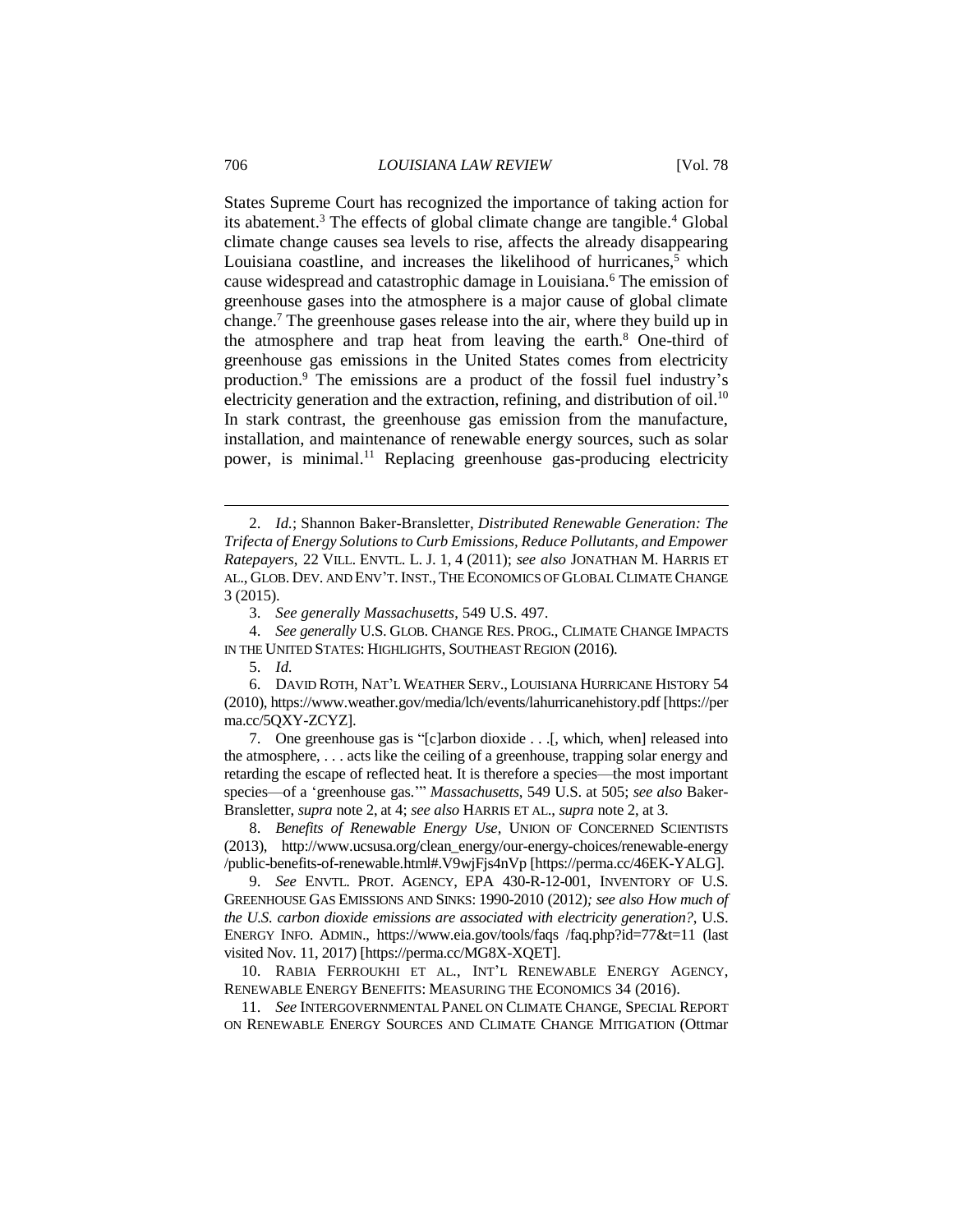methods with solar power sources reduces the overall level of greenhouse gases.<sup>12</sup>

Many states take initiatives to adopt solar power and incentivize their citizens to do the same.<sup>13</sup> Louisiana's solar policy incentives increased demand at their outset, but they now fail to sustain solar utilization. The incentives also lack important characteristics that other states have used to increase demand successfully. Louisiana's solar policies are ripe for change and need to incorporate new policies that have become the national standard.

This Comment recommends a policy change in Louisiana's solar panel incentive structure. Part I provides a background on three solar panel incentive programs. Part II gives an overview of Louisiana's current solar incentive legislation. Part III surveys three states that have successful solar incentive policy programs, discusses the details of their programs, and analyzes why they have been successful. Part IV elaborates on the benefits provided by solar energy and argues that Louisiana should continue to incentivize solar energy, which will result in lowering the level of Louisiana's contribution to greenhouse gas emission without impacting the state's budget.

#### I. LEADING THE HORSE TO WATER

Every state incentivizes solar energy adoption.<sup>14</sup> Incentive programs vary greatly among the states and usually are very complicated. The three most influential incentive programs that states offer to increase solar panel demand are renewables portfolio standards, income tax credits, and net metering. Each incentive works uniquely to drive demand for solar energy adoption. Louisiana has chosen to implement some of these incentives, but those incentives often are inadequate.

Edenhofer et al. eds., 2012), https://www.ipcc.ch/pdf/special-reports/srren/SRR EN\_FD\_SPM\_final.pdf [https://perma.cc/V8Z8-VM45].

<sup>12.</sup> *See* N.Y. STATE ENERGY PLAN, RENEWABLE ENERGY ASSESSMENT 3 (2009), https://energyplan.ny.gov/-/media/nysenergyplan/final/Renewable\_Energy \_Assessment.pdf [https://perma.cc/E5UB-C9Q4]; *see also Sources of Greenhouse Gas Emissions*, U.S. ENVTL. PROT. AGENCY, https://www.epa.gov/ghgemissions /sources-greenhouse-gas-emissions (last visited Sept. 5, 2017) [https://perma.cc/E2 PF-RSNX].

<sup>13.</sup> *See* DATABASE OF STATE INCENTIVES FOR RENEWABLES & EFFICIENCY, N.C. CLEAN ENERGY TECH. CTR. (2016), http://www.dsireusa.org/ [https://perma .cc/596H-PWNU].

<sup>14.</sup> *Id.*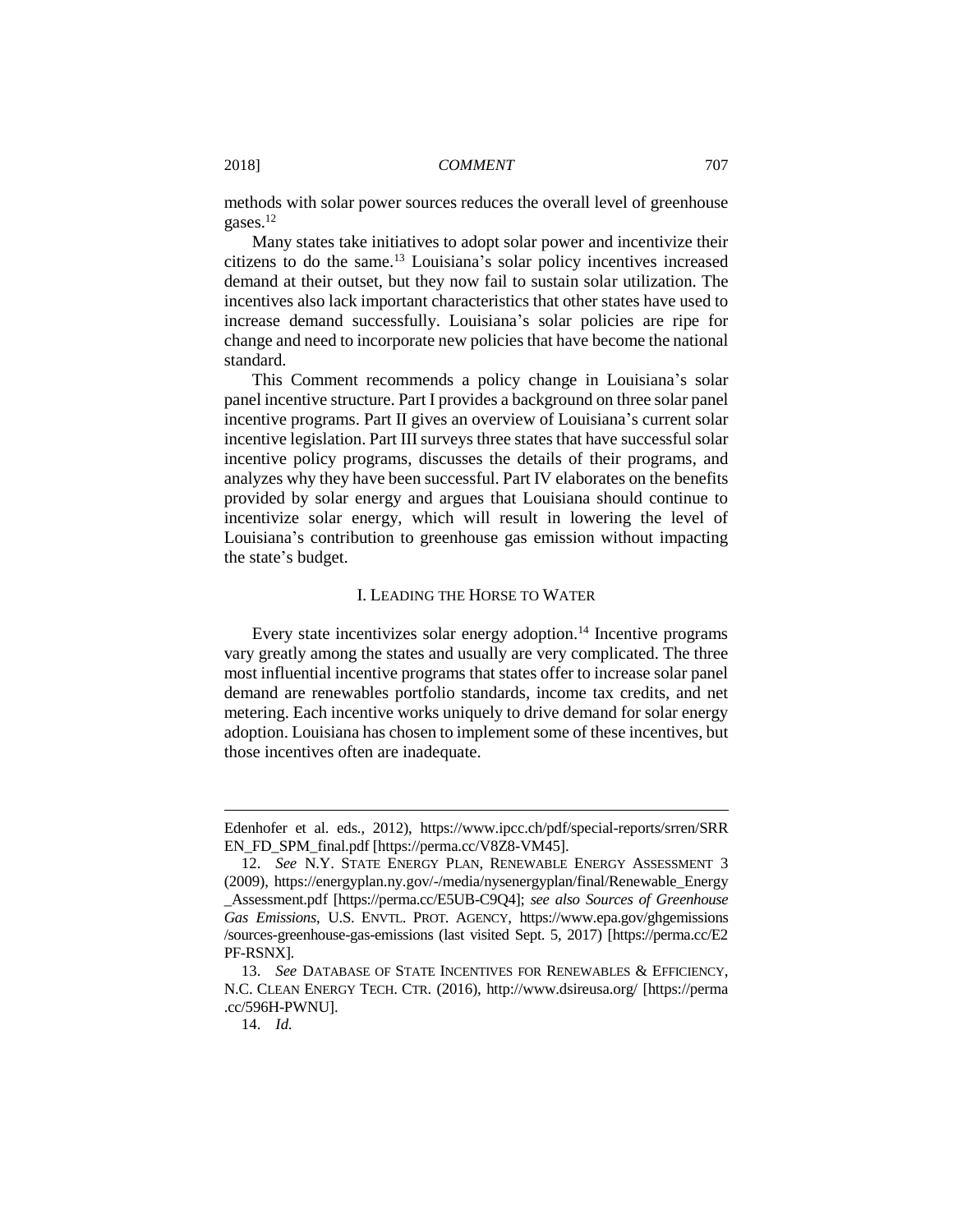State solar incentives begin with statewide goals for renewable energy production.<sup>15</sup> States portray these goals in terms of megawatts produced by solar panels in the state.<sup>16</sup> For example, over the next five years, New York will attempt to install 2,910 megawatts of solar electric capacity in addition to the 716 megawatts already installed.<sup>17</sup> A discussion phrased in terms of megawatts is important because the amount of megawatts that a state produces is directly correlative to how many homes the state can power.<sup>18</sup> If solar power can support homes, property owners no longer need to rely on sources that produce greenhouse gases. One study estimates that a single megawatt of solar energy can power up to 164 homes per year.<sup>19</sup> The impact of solar energy becomes apparent in states like California, which has approximately 13,942 megawatts of solar energy production installed.<sup>20</sup> That many megawatts of solar energy can power over two million homes per year—dramatically reducing reliance on energy sources producing greenhouse gases.<sup>21</sup> To reach their goals for megawatt production, states offer incentives to consumers to adopt solar panels and commercial utility companies to derive power from renewable sources.<sup>22</sup>

19. *Id.*

<sup>15.</sup> *See generally What's in a Megawatt?*, Solar Energy Indus. Ass'n, http://www .seia.org/policy/solar-technology/photovoltaic-solar-electric/whats-megawatt (last visited Dec. 18, 2017) [https://perma.cc/6ESE-SHXN].

<sup>16.</sup> *Id.* "Megawatts are used to measure the output of a power plant or the amount of electricity required by an entire city. One megawatt  $(MW) = 1,000$ kilowatts  $= 1,000,000$  watts. For example, a typical coal plant is about 600 MW in size." *How is Electricity Measured?*, UNION OF CONCERNED SCIENTISTS (2012), http://www.ucsusa.org/clean\_energy/our-energy-choices/how-is-electricity -measured.html#.Wa9n8ciGOUk [https://perma.cc/LQ29-444U].

<sup>17.</sup> *New York Solar*, SOLAR ENERGY INDUS. ASS'N, http://www.seia.org /state-solar-policy/new-york (last visited Sept. 5, 2017) [https://perma.cc/2PC8- 2DFW].

<sup>18.</sup> *How many homes can be powered by 1 megawatt of solar energy?*, SOLAR ENERGY INDUS. ASS'N, http://www.seia.org/about/solar-energy/solar-faq/howmany-homes-can-be-powered-1-megawatt-solar-energy (last visited Sept. 5, 2017) [https://perma.cc/8F7C-Q3PU].

<sup>20.</sup> *California Solar*, SOLAR ENERGY INDUS. ASS'N, http://www.seia.org /state-solar-policy/california (last visited Sept. 5, 2017) [https://perma.cc/AU62- 2AJZ].

<sup>21.</sup> *Id.*

<sup>22.</sup> *State Renewable Energy*, U.S. ENVTL. PROT. AGENCY, https://www.epa .gov/statelocalclimate/state-renewable-energy (last visited Sept. 5, 2017) [https: //perma.cc/WL3B-BMVL].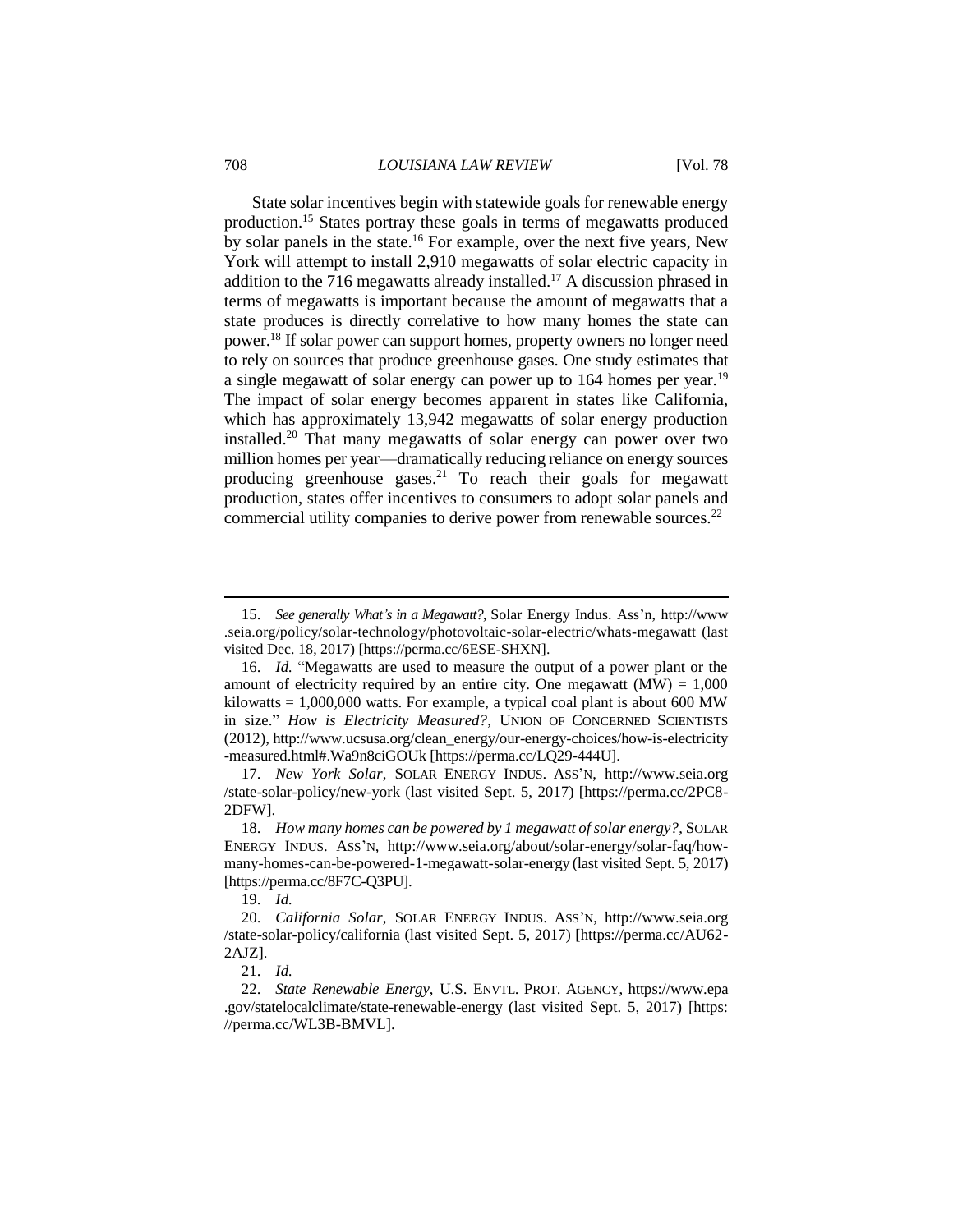#### *A. Renewables Portfolio Standards*

State goals for renewable energy production usually are expressed in a formal Renewables Portfolio Standard ("RPS"). RPSs are regulations that require utility companies in a state to produce or sell a certain amount of electricity from renewable sources by a certain future date.<sup>23</sup> The amount of renewable energy required increases gradually over time until the state meets its ultimate goal. <sup>24</sup> More than half of the states employ RPSs to pursue their goals.<sup>25</sup> The goal for renewable energy may be expressed as a percentage. For example, a state could require all utility companies to increase their renewable energy portion of all generation or sales by two percent each year for ten years.<sup>26</sup> At the end of ten years, renewable energy would account for 20% of the state's energy production and sales. $27$ 

An RPS is an essential part of a state's renewable energy policy, which, combined with other measures, <sup>28</sup> can increase the number of solar panels used by residents to generate clean, renewable energy.<sup>29</sup> RPSs also encourage cost competition between energy sources that produce greenhouse gases and renewable energy, making the option more attractive for residential participation.<sup>30</sup> Best practices for employing an RPS include a steady increase of expectations over time with a long enough duration to allow construction of renewable energy production technology to meet the goals.<sup>31</sup> Compliance costs associated with RPSs usually are dispersed across all utility ratepayers.<sup>32</sup>

<sup>23.</sup> *Renewable Energy Standards*, SOLAR ENERGY INDUS. ASS'N, http:// www.seia.org/policy/renewable-energy-deployment/renewable-energy-standards (last visited Sept. 5, 2017) [https://perma.cc/SMT2-NEKZ].

<sup>24.</sup> *Id.*

<sup>25.</sup> Some of the states are Washington, Oregon, California, Texas, Nevada, Utah, North Carolina, South Carolina, and Virginia. *Id.*

<sup>26.</sup> *Id.*

<sup>27.</sup> *Id.*

<sup>28.</sup> *See* discussion *infra* Part I.A.

<sup>29.</sup> *Renewable Energy Standards*, *supra* note 23.

<sup>30.</sup> *Id.*

<sup>31.</sup> *Renewable Portfolio Standards*, NAT'L RENEWABLE ENERGY LAB., http://www.nrel.gov/tech\_deployment/state\_local\_governments/basics\_portfolio \_standards.html (last visited Dec. 18, 2017) [https://perma.cc/XZ9Z-P49K].

<sup>32.</sup> A "rate payer" is "one who pays for a utility service and especially electricity according to established rates." *Ratepayer*, MERRIAM-WEBSTER DICTIONARY, https://www.merriam-webster.com/dictionary/ratepayer?utm\_campaign=sd&utm\_ medium=serp&utm\_source=jsonld (last visited Sept. 9, 2017) [https://perma.cc/F7 EW-MM72].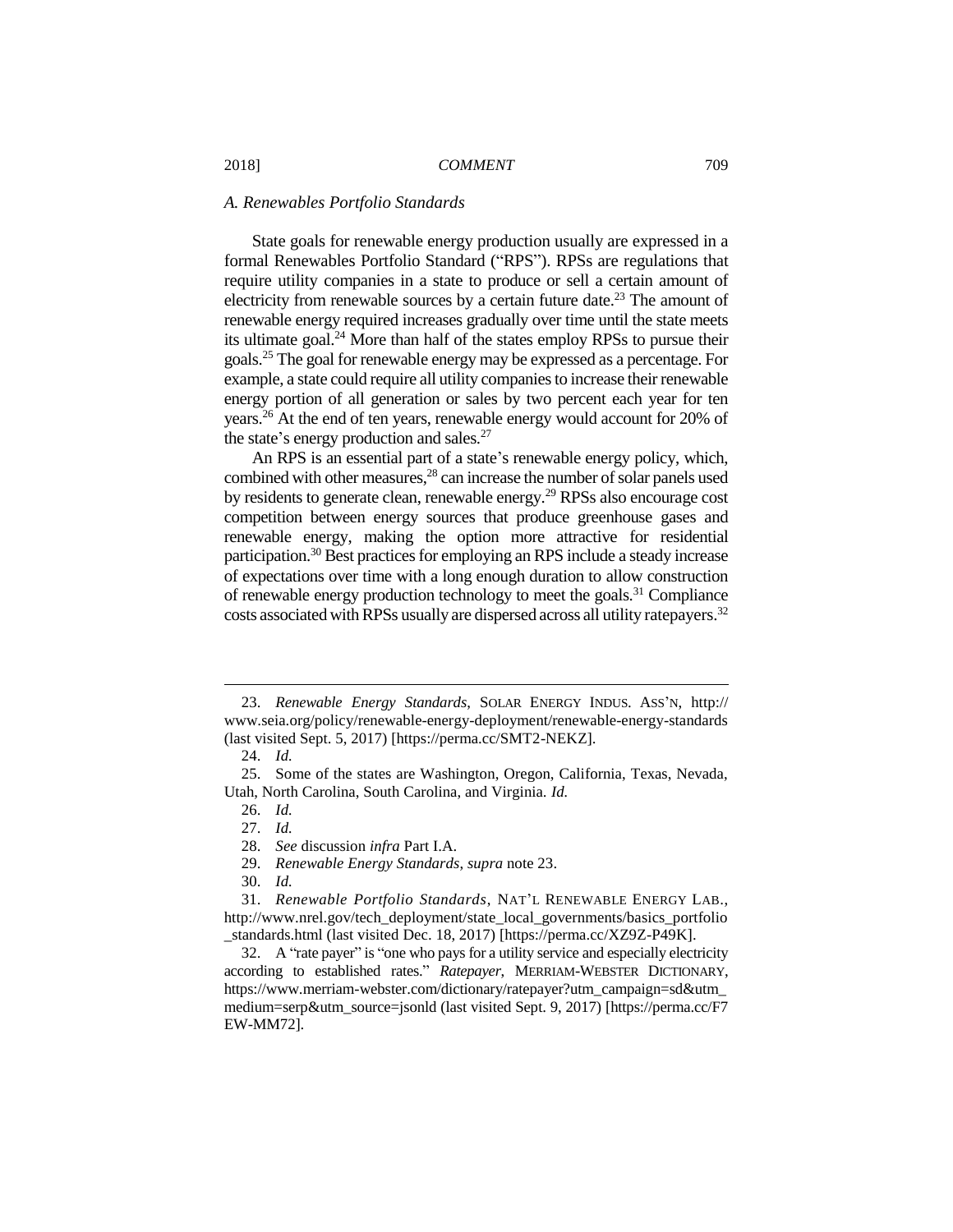Most importantly, the program is mandatory and imposes fines on utility companies for noncompliance.<sup>33</sup>

State RPSs vary across the nation, depending on the state's commitment to renewable energy.<sup>34</sup> For example, North Dakota and South Dakota each had an RPS of ten percent by 2015.<sup>35</sup> More aggressive states, such as Kansas and Minnesota, have RPSs of 20% by 2020 and 26.5% by 2025.<sup>36</sup>

# *B. Income Tax Credits*

States also use income tax credits<sup>37</sup> to incentivize solar installation.<sup>38</sup> States provide a tax credit for a portion of the purchase and installation of solar panels to offset the cost of installing solar energy for individual homeowners.<sup>39</sup> The tax credit incentive makes solar panels appealing and relatively affordable to potential solar panel owners because the potential owners can pass a portion of the cost of the panels to the government by withholding that portion from their annual tax liability.<sup>40</sup>

The federal government also subsidizes the implementation of solar technology with tax incentives.<sup>41</sup> Solar panel owners can lower their costs further by pairing state and federal tax credits. The federal government offers two tax incentives: the Business Energy Investment Tax Credit  $("TTC")<sup>42</sup>$  for corporate entities and the Residential Renewable Energy

<sup>33.</sup> NAT'L RENEWABLE ENERGY LAB., *supra* note 31.

<sup>34.</sup> *Renewable Portfolio Standard Policies*, DATABASE OF STATE INCENTIVES FOR RENEWABLES & EFFICIENCY, N.C. CLEAN ENERGY TECH. CTR., http://ncsolarcenprod.s3.amazonaws.com/wp-content/uploads/2014/11/Renewable-Portfolio-Standards .pdf (last visited Sept. 5, 2017) [https://perma.cc/57UW-VAMT].

<sup>35.</sup> *Id.*

<sup>36.</sup> *Id.*

<sup>37.</sup> A tax credit is an amount that the government allows the taxpayer to offset the taxes he owes directly. U.S. DEP'T OF THE TREASURY, PUB. 17, No. 10311G, I.R.S. TAX GUIDE 2016 (2016).

<sup>38.</sup> Many states include a tax credit. Some of the states include Louisiana, Oregon, Montana, New Mexico, New York, Kentucky, Maryland, Arizona, Utah, and North Carolina. *Programs*, DATABASE OF STATE INCENTIVES FOR RENEWABLES & EFFICIENCY, N.C. CLEAN ENERGY TECH. CTR., http://programs.dsireusa.org (last visited Dec. 18, 2017) [https://perma.cc/8A57-3M5R].

<sup>39.</sup> Jeff Adelson, *Giving Away Louisiana: Solar Energy Tax Credit*, ADVOCATE (Dec. 6, 2014), http://www.theadvocate.com/baton\_rouge/news/article \_bdc02b75- 0f1a-577d-92a4-31d04280c912.html [https://perma.cc/S4TN-NA9Z].

<sup>40.</sup> *Id.*

<sup>41.</sup> Geoff Keith et al., *The Hidden Costs of Electricity: Comparing the Hidden Costs of Power Generation Fuels*, CIVIL SOC'Y INST. 57–58 (Sept. 19, 2012).

<sup>42.</sup> I.R.C. § 48 (2012).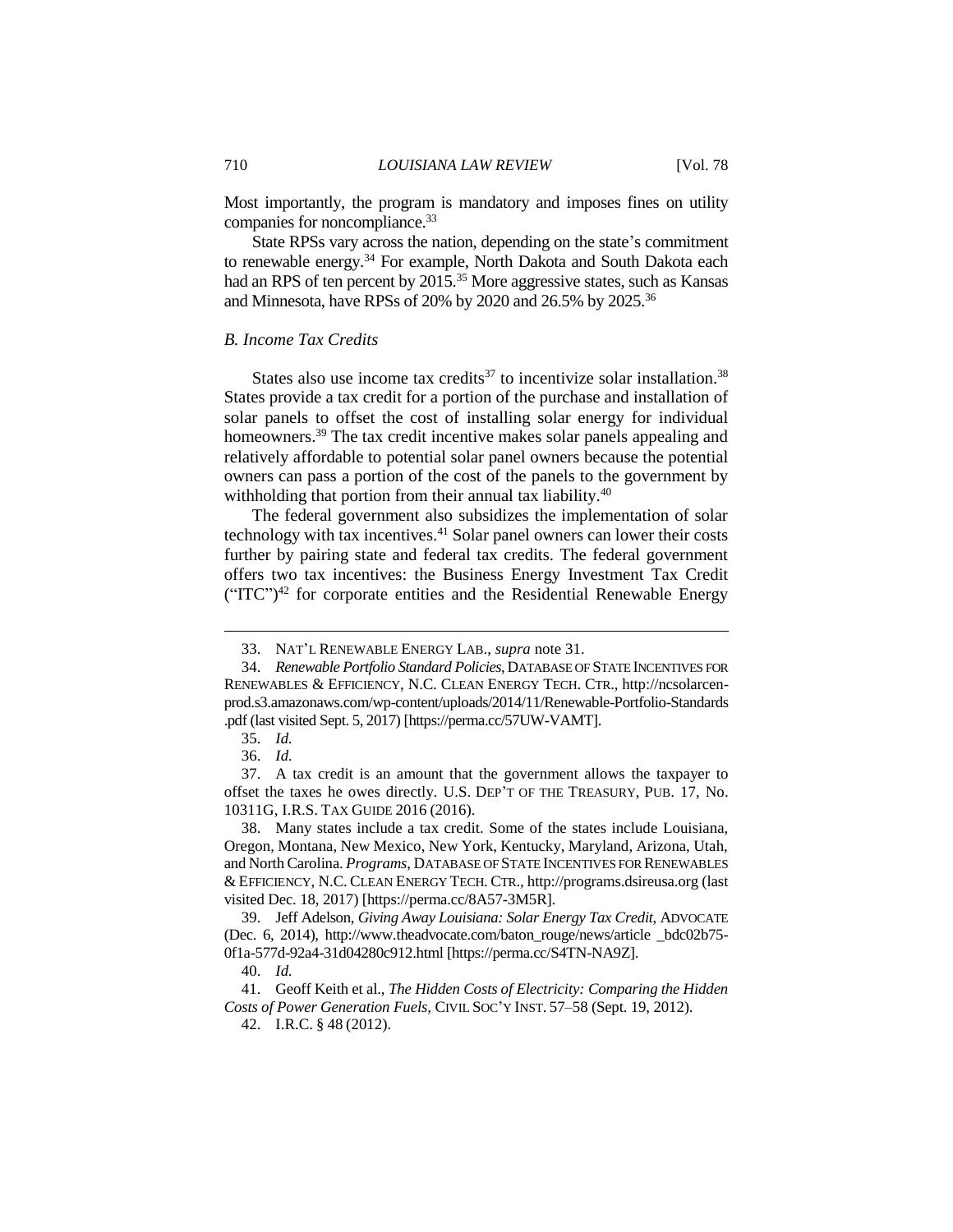Credit ("RREC")<sup>43</sup> for individuals. Both of the credits provide a 30% tax credit for the installation of solar energy technology.<sup>44</sup> The average large residential solar panel system costs about \$25,000<sup>.45</sup> Depending on the size of the state's income tax credit, residential customers may be able to write off as much as 80% of the cost of solar panel installation, bringing the initial price down from \$25,000 to \$5,000.<sup>46</sup> The federal tax credit also provides market certainty for companies to develop long-term investment and research plans.<sup>47</sup> Analysts estimate that the federal tax credit has helped the solar industry grow over 1,600% since its enactment in 2006.<sup>48</sup>

#### *C. Net Metering*

The final method that states use to incentivize solar energy is net metering. Net metering is a process allowing residential homeowners who produce electricity with solar panels to save money on their electricity bills.<sup>49</sup> Typically, the amount of power a home needs varies throughout the day.<sup>50</sup> A house may use more power to cool itself during a hot summer day and less at night when the temperatures are cooler. If the solar panels on a house produce more than the house needs at any given part of the day, the surplus energy is delivered to the power grid and effectively sold from the residence to the utility companies, where it can be delivered to other

<sup>43.</sup> *Id.* § 25D.

<sup>44.</sup> *Business Energy Investment Tax Credit (ITC)*, DATABASE OF STATE INCENTIVES FOR RENEWABLES & EFFICIENCY, N.C. CLEAN ENERGY TECH. CTR., http://programs.dsireusa.org/system/program/detail/658 (last updated Feb. 20, 2017) [https://perma.cc/YT4V-SM8K]; *Residential Renewable Energy Tax Credit*, DATABASE OF STATE INCENTIVES FOR RENEWABLES & EFFICIENCY, N.C. CLEAN ENERGY TECH. CTR., http://programs.dsireusa.org/system/program/detail /1235 (last updated Mar. 17, 2017) [https://perma.cc/K5UT-8JM9].

<sup>45.</sup> Adelson, *supra* note 39.

<sup>46.</sup> *Id.*

<sup>47.</sup> The federal tax credit provides market certainty because companies are able to bank on a certain amount of tax credits being available and, hence, continued demand for their services. *Solar Investment Tax Credit*, SOLAR ENERGY INDUS. ASS'N, http://www.seia.org/policy/finance-tax/solar-investment-tax-credit (last visited Nov. 16, 2017) [https://perma.cc/2RB4-FL4A].

<sup>48.</sup> *Id.*

<sup>49.</sup> Kevin Karges, *Net Metering: Do Non-Solar Homeowners and Utility Companies Have Legitimate Gripe?*, 3 ARIZ. J. ENVTL. L & POL'Y 1017, 1018 (2014).

<sup>50.</sup> *Net Metering*, SOLAR ENERGY INDUS. ASS'N, http://www.seia.org /policy/distributed-solar/net-metering (last visited Dec. 18, 2017) [https://perma .cc/6ULW-8KHL].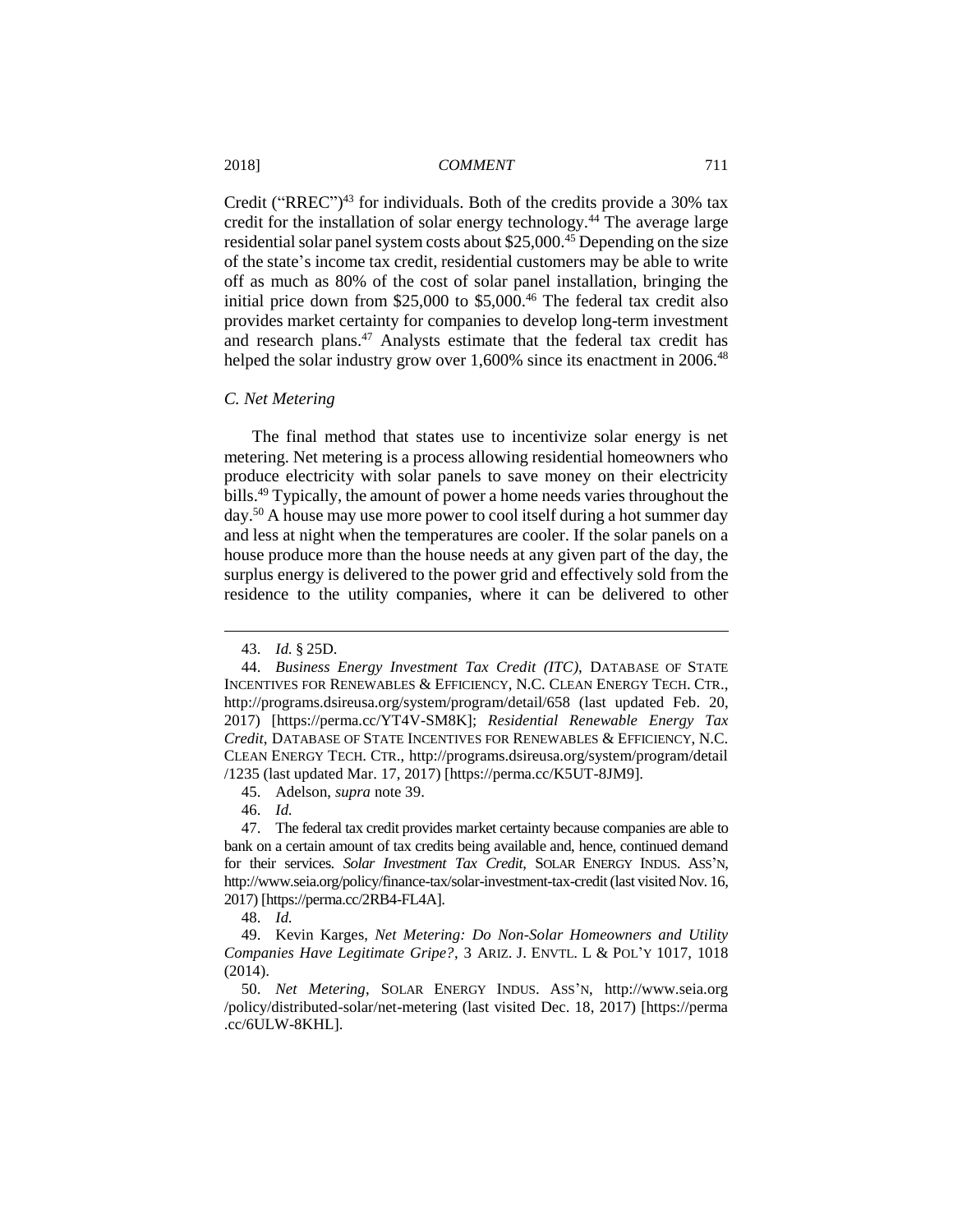consumers.<sup>51</sup> If the house's need for power later exceeds what the solar panels can produce, the house uses power from utility companies.<sup>52</sup> At the end of the billing period, the house receives a credit from the utility company for the amount of solar energy it produced, and the house is charged only for the power it used from the utility company's net of the credit received.<sup>53</sup> Net metering serves as one of the most important incentives for consumers and a key driver of solar installation because it allows consumers to lower the cost of their electricity bills and incentivizes them to maintain their panels for a longer period of time.<sup>54</sup>

# II. ON THE HOMEFRONT: LOUISIANA'S SOLAR INCENTIVES

Louisiana provides incentives to boost solar energy installation within the state. The simplest incentive it provides is a solar energy system property tax exemption.<sup>55</sup> Any equipment that is part of a solar energy system attached to a residential building is exempt from ad valorem taxation.<sup>56</sup> As long as the equipment uses the heat of the sun as its primary energy source and is used to heat or cool the interior of a structure, assessors will not consider the value of such equipment in assessing the value of buildings.<sup>57</sup> This incentive ensures that a homeowner will not incur an additional property tax by adding solar panels to a home.

Louisiana also allows net metering by allowing customers to sell their energy back to the utility company and only be billed for the net energy consumed from the utility.<sup>58</sup> To receive this benefit, customers must be located in Louisiana, generate solar energy for residential use with the intent to offset their own requirements for electricity, and have a generating capacity of no more than 25 watts.<sup>59</sup> Net metering encourages

<sup>51.</sup> *Id.*

<sup>52.</sup> *Id.*

<sup>53.</sup> *Id.*

<sup>54.</sup> Baker-Bransletter, *supra* note 2, at 8.

<sup>55.</sup> LA. REV. STAT. § 47:1706 (2017).

<sup>56</sup>*.* § 47:1706(a). "An ad valorem tax, or property tax, is any tax that is based on the value of property owned by the taxpayer." Andrew M. Heacock, *The Fracas Over Property Taxation of Louisiana Oil and Gas Wells*, 1 LSU J. OF ENERGY L. & RES. 179, 182 (2013); PATRICK H. MARTIN & BRUCE M. KRAMER, WILLIAMS & MEYERS, MANUAL OF OIL AND GAS TERMS (14th ed. 2009).

<sup>57.</sup> § 47:1706(a).

<sup>58.</sup> *Id.* § 51:3062.

<sup>59.</sup> *Id.* Up to 25 watts is a considerable threshold for size. The average size of a residential solar panel installation is between 1–5 watts. *Planning a Home Solar Electric System*, U.S. DEP'T. OF ENERGY, http://energy.gov/energysaver/planning-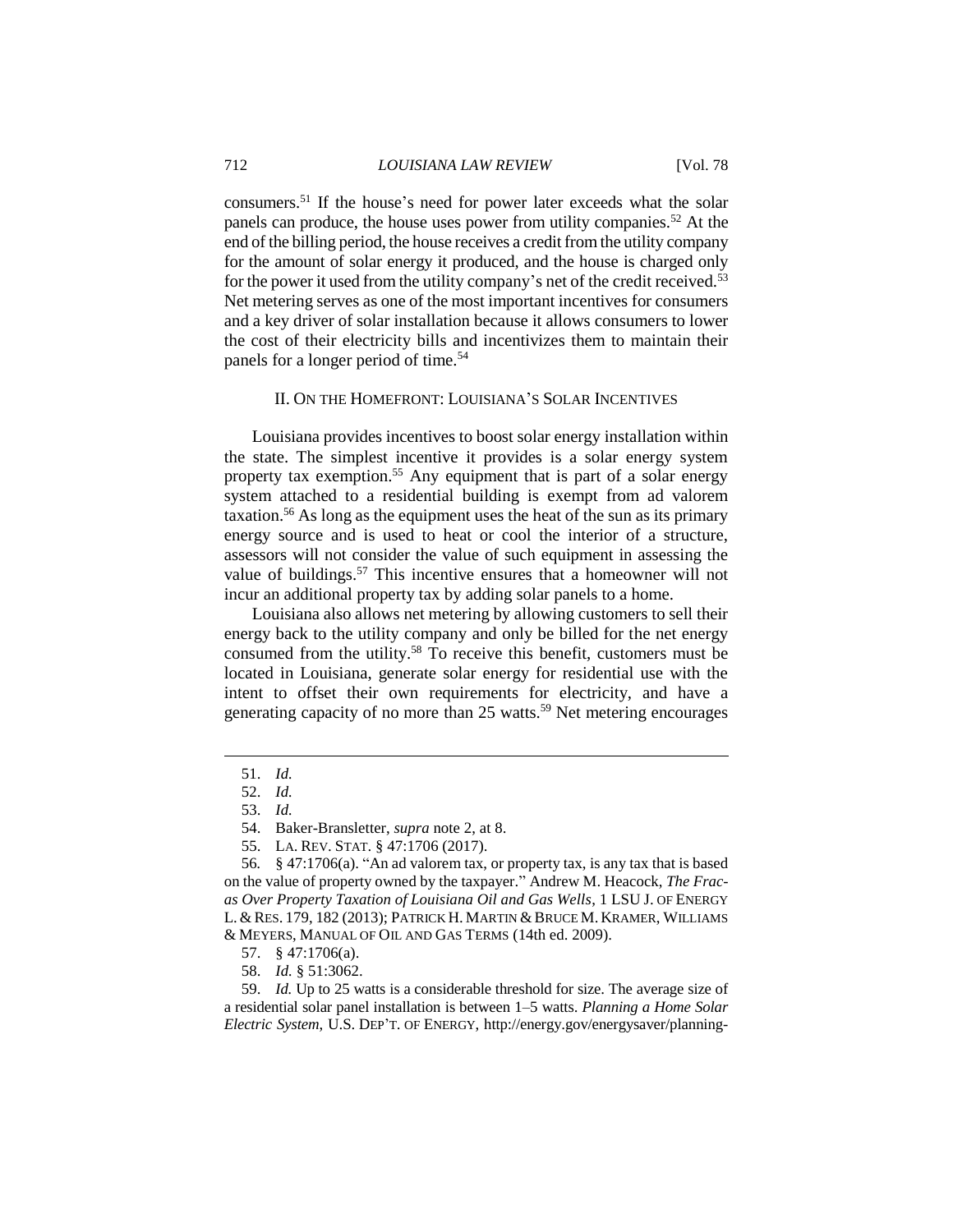the use of solar panel technology and investment in solar energy technology by allowing residents to contribute solar power to the grid.<sup>60</sup> It also encourages new energy technology manufacturers to open operations in Louisiana, providing more options for consumers, creating more jobs for residents, and stimulating Louisiana's economy.<sup>61</sup>

Louisiana statutes also provide interconnection standards that govern the process of connecting to the grid before net metering can occur.<sup>62</sup> The standards stipulate that utility companies must provide customers with a meter that tracks solar power produced.<sup>63</sup> Although utility companies pay the cost of the meter itself, customers typically must pay a one-time installation fee.<sup>64</sup>

The Louisiana Public Service Commission ("LPSC"), the regulator of net metering in Louisiana, publishes rules and guidelines for net metering in the state.<sup>65</sup> One of the rules enacted by the LPSC is a cap for net metering.<sup>66</sup> The cap allows utility companies that provide fossil-fuel and coal-manufactured power to stop accepting applications for new net metering customers after energy supplied by solar panel customers reaches 0.5% of the utility's peak retail demand.<sup>67</sup> In effect, the cap provides a way for utility companies to avoid net metering and brings net metering growth to a halt.

 $\overline{a}$ 

63. *See supra* note 62.

64. *Interconnection Guidelines*, DATABASE OF STATE INCENTIVES FOR RENEWABLES & EFFICIENCY, N.C. CLEAN ENERGY TECH. CTR., http://programs .dsireusa.org/system/program/detail/1083 (last updated Aug. 5, 2014) [https://per ma.cc/Q3NG-C72V].

65. Authority to regulate net metering is provided for by legislation. LA. REV. STAT. § 51:3063.

66. *In re*: Re-examination of the Commission's Net Energy Metering Rules found in General Order No. R-27558, Docket No. R-31417 (La. Pub. Serv. 2011), http://lpscstar.louisiana.gov/star/ViewFile.aspx?Id=da62f01f-aedc-4211-9a41-7b9d1 9ccbe18 [https://perma.cc/VA22-WJJ5].

67. *Id.*

home-solar-electric-system (last visited Sept. 12, 2017) [https://perma.cc/57E3- 9Y9F].

<sup>60.</sup> LA. REV. STAT. § 51:3061.

<sup>61.</sup> *Id.*

<sup>62.</sup> *Id.* Interconnection standards "establish the terms and conditions under which public utilities must provide interconnection service to [small energy producers] . . ." Small Generator Interconnection Agreements & Procedures, Docket No. RM13-2-000 (FERC Jan. 17, 2013).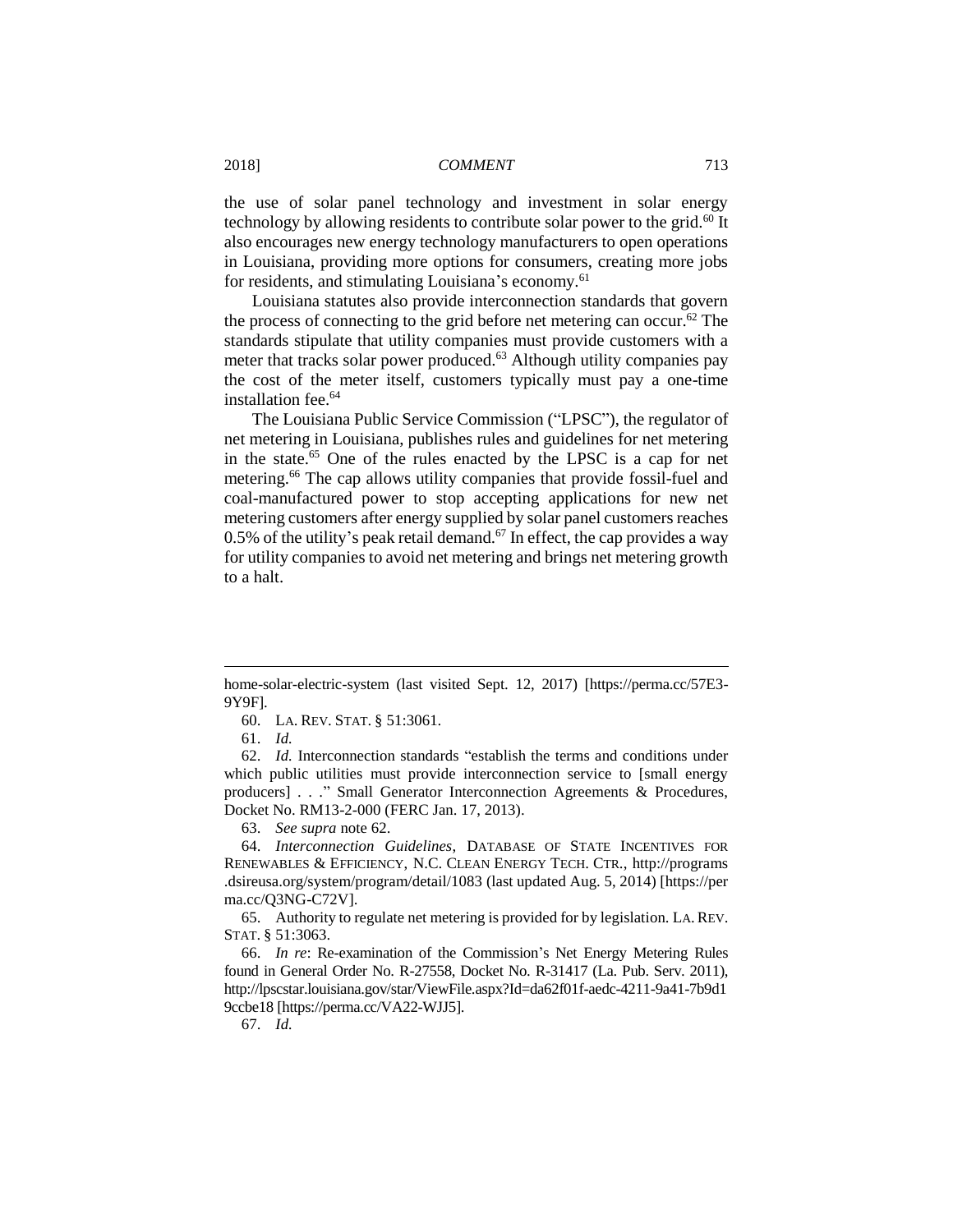Two utility companies in Louisiana already have reached the cap provided by law.<sup>68</sup> Although the LPSC has required that utility companies continue to accept applications for net metering until it decides whether to increase the cap, reaching the cap has allowed Entergy Louisiana, LLC ("Entergy") to revise its billing structure for net metering clients who were interconnected to the grid after January 1, 2016.<sup>69</sup> For net metering clients interconnected prior to that date, customers are billed for the net power above what is produced via the normal process.<sup>70</sup> For customers interconnected after that date, Entergy places a lower value on the energy produced by solar power, meaning that the amount credited to customers' bills could be significantly lower, depending on the energy needs for the month.<sup>71</sup> The interconnection standards allow utility companies to charge customers an additional fee if the "costs of interconnection . . . outweigh the distribution system, environmental, and public policy benefits  $\dots$  ."<sup>72</sup> The statute does not provide a formula for calculating the environmental and public policy benefits.<sup>73</sup> Utility companies potentially could take advantage of this ambiguity and increase the fees associated with interconnection to dissuade consumers from implementing a solar panel system.

The most compelling incentive that Louisiana offers is the Solar Energy Income Tax Credit.<sup>74</sup> When the credit was implemented in 2007, it covered up to 50% of the first \$25,000 of solar panel system purchase and installation.<sup>75</sup> There was no aggregate cap on the amount of tax credits issued.<sup>76</sup> At the end of 2014, more than 15,000 homes in Louisiana had installed solar panels, almost entirely due to the federal and state tax credit

<sup>68.</sup> *Net Metering for Renewable Energy Resources*, ENTERGY LA., http://www .entergy-louisiana.com/your\_home/net\_metering.aspx (last visited Sept. 5, 2017) [https://perma.cc/S98U-5E5G].

<sup>69.</sup> *Id.*

<sup>70.</sup> *Id.*

<sup>71.</sup> The value of solar energy produced is now calculated based on Entergy's "average avoided cost, adjusted for line losses and daytime production." Herman K. Trabish, *Entergy Louisiana will reduce solar remuneration after hitting net metering cap*, UTILITYDIVE (Dec. 2, 2015), http://www.utilitydive.com/news/enter gy-louisiana-will-reduce-solar-remuneration-after-hitting-net-metering/409989/ [https://perma.cc/N5RF-W444]. Prior to January 1, 2016, no value distinction was made between the energy a solar customer used and the energy they produced. *Id.*

<sup>72.</sup> LA. REV. STAT. § 51:3063 (2017).

<sup>73.</sup> *See id.*

<sup>74.</sup> *See* Adelson, *supra* note 39.

<sup>75.</sup> LA. REV. STAT. § 47:6030.

<sup>76.</sup> LA. REV. STAT. § 47:6030 (2007).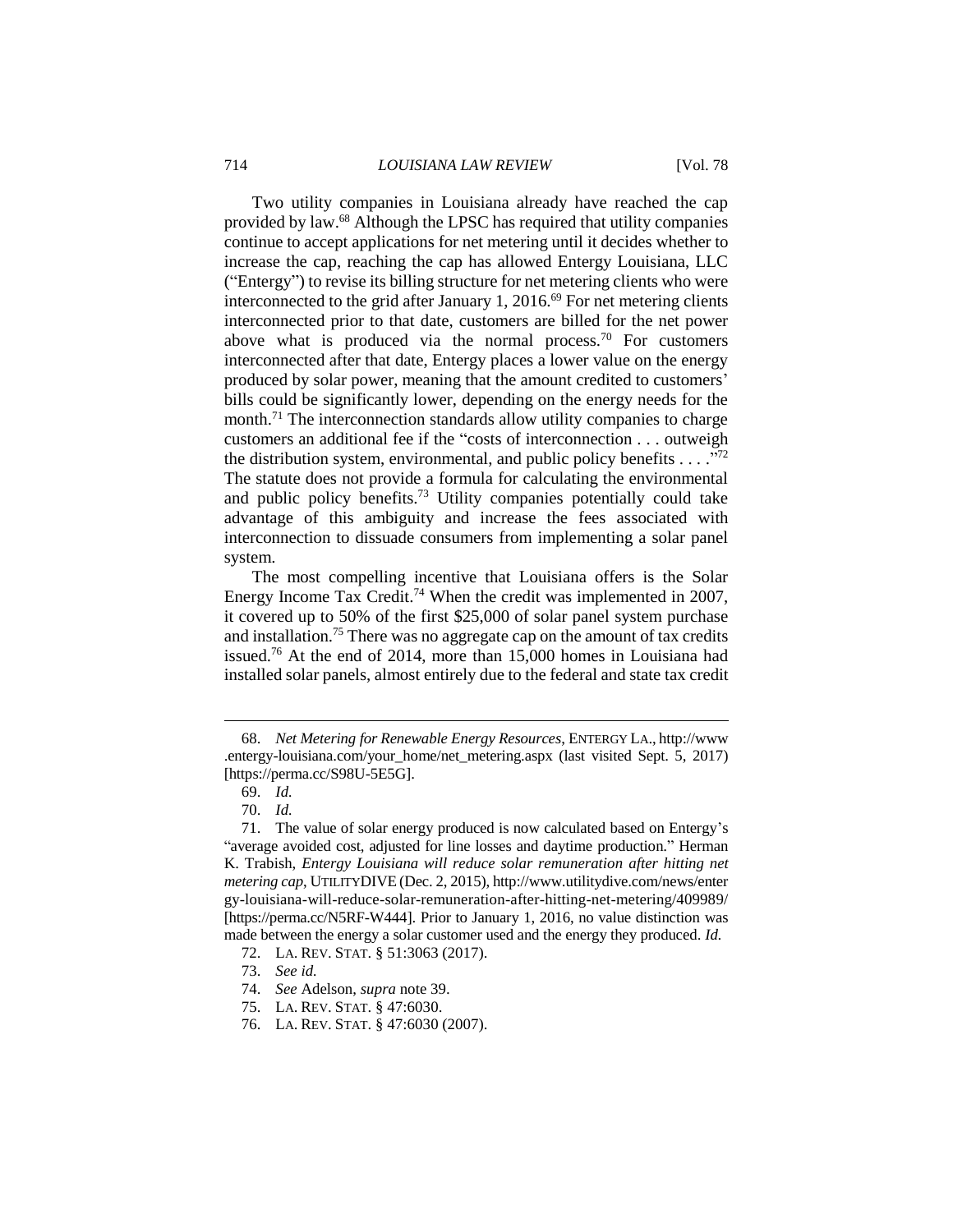subsidies.<sup>77</sup> Originally, the tax credit was intended to be a marginal benefit to incentivize a small number of people.<sup>78</sup> Instead, it sparked dramatic interest, leading to a cost to the state 122 times the originally expected amount: approximately \$151 million.<sup>79</sup> Some scholars speculate that without the credit, Louisiana would not have adopted solar power at all.<sup>80</sup>

The statute provided an end date for the tax credit as the end of 2017.<sup>81</sup> In 2015, Louisiana capped the tax credits available—despite the predetermined end date a mere two years in the future.<sup>82</sup> The cap retroactively applied to the beginning of the year and established annual caps for the remaining years of the program.<sup>83</sup> The retroactive amount available for 2015 was \$10 million with another \$10 million available for 2016 and \$5 million available for 2017.<sup>84</sup> The maximum credit payable to a single homeowner also was lowered from \$12,500 to \$10,000.<sup>85</sup>

In 2016, the Louisiana Department of Revenue declared that all available funds for the tax credit had been exhausted.<sup>86</sup> Because the cap was retroactive, approximately \$15 million in tax credits claims may go unsatisfied.<sup>87</sup> The statute lacked language to account for this situation or implement a phase-out system for the credits,<sup>88</sup> and no credits were awarded to residents who already had purchased solar panel systems.<sup>89</sup> Five solar customers filed suit, claiming that Louisiana had violated the customers' constitutional rights by imposing the retroactive cap.<sup>90</sup> The suit seeks class action status and claims to represent a potential class of over

 $\overline{a}$ 

85. *Id.*

86. Jennifer Larino, *Louisiana Has No More Tax Credits for Solar Owners*, TIMES-PICAYUNE (July 20, 2016), http://www.nola.com/business/index.ssf/2016 /07/solar\_tax\_credit\_reaches\_limit.html [https://perma.cc/4EG4-9LKB].

89. David Hammer, *Solar Customers Sue Louisiana Over Tax Credits*, WWLTV (Sept. 12, 2016, 8:01 PM), http://www.wwltv.com/news/investigations /solar-customers-sue-louisiana-over-tax-credits/317347198 [https://perma.cc/Q5 P9-YHSJ].

90. *Id.*

<sup>77.</sup> *See* Adelson, *supra* note 39.

<sup>78.</sup> Originally, the tax credit was intended to assist approximately 40–100 customers and have about a \$500,000 budget. *See* Adelson, *supra* note 39.

<sup>79.</sup> *Id.*

<sup>80.</sup> *Id.*

<sup>81.</sup> LA. REV. STAT. § 47:6030 (2015).

<sup>82.</sup> H.B. 779, 2015 Leg., Reg. Sess. (La. 2015).

<sup>83.</sup> *Id.*

<sup>84.</sup> *Id.*

<sup>87.</sup> *Id.*

<sup>88.</sup> H.B. 779, 2015 Leg., Reg. Sess. (La. 2015).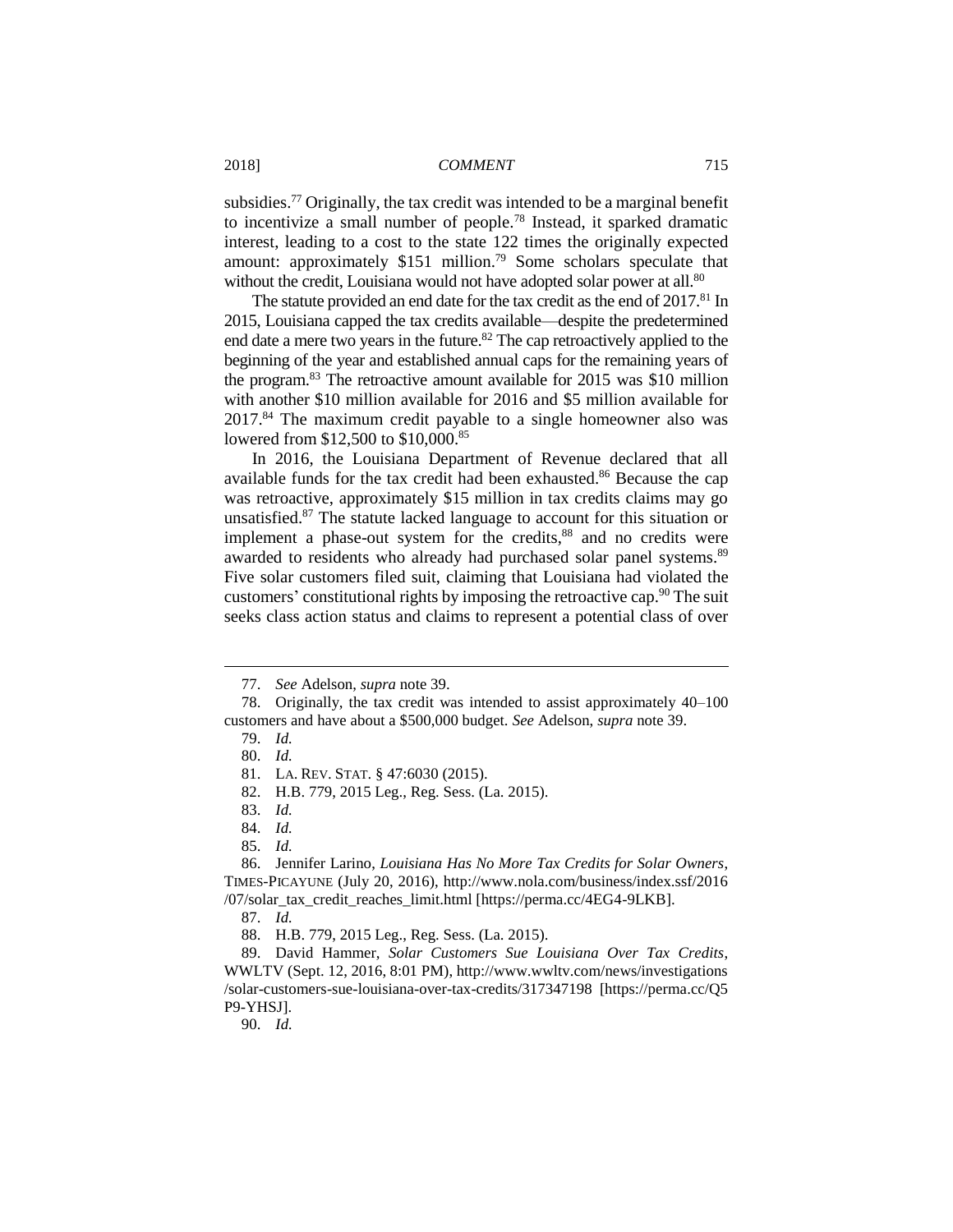$2,000$  solar customers.<sup>91</sup> State representatives have defended the cap, stipulating that it was imposed to ensure that solar panel providers could satisfy orders already received.<sup>92</sup> Unless the law is changed or the lawsuit succeeds, however, those \$15 million in claims will go without payment.<sup>93</sup> The cap, subsequent exhaustion of the budget, and recent legal action led to a significant decline in solar panel demand in Louisiana.<sup>94</sup>

The short-term impact of the tax credit's removal is limited to the customers who already purchased solar panels,<sup>95</sup> but the long-term implications are more widespread. The tax credit was the only substantial incentive offered for potential solar panel customers in Louisiana, and the state now stands with only minimal incentives to promote solar panel installation.<sup>96</sup> The Louisiana legislature should devise a new incentive program with a budget-friendly focus that will foster and drive demand. A program encompassing both of these objectives will benefit the state and solar panel consumers.

#### III. STATE SURVEY OF SOLAR INCENTIVES

A few states are recognized as leaders in solar energy incentive and regulatory policy.<sup>97</sup> Each state can serve as a template for Louisiana's revised solar energy incentive program. The policies of New York, California, and Massachusetts present particular strengths that should be used as a model for Louisiana's regulatory plan.

#### *A. New York*

New York is a leader in solar regulatory policy, and the state's incentive program has succeeded dramatically.<sup>98</sup> Between 2012 and 2015, New York had a 575% growth in solar power installation.<sup>99</sup> The state is ranked seventh in the nation for solar panel installations and currently generates

<sup>91.</sup> *Id.*

<sup>92.</sup> *Id.*

<sup>93.</sup> *Id.*

<sup>94.</sup> *See* Larino, *supra* note 86.

<sup>95.</sup> *See, e.g.*, Hammer, *supra* note 89.

<sup>96.</sup> *See* Larino, *supra* note 86.

<sup>97.</sup> *See 2016 United States Solar Power Rankings*, SOLARPOWERROCKS, https://solarpowerrocks.com/2016-state-solar-power-rankings/ (last visited Nov. 16, 2017) [https://perma.cc/CQN2-RNYC].

<sup>98.</sup> *NY-Sun*, N.Y. STATE ENERGY RES. AND DEV. AUTH., https://www.nyserda .ny.gov/All-Programs/Programs/NY-Sun (last visited Dec. 18, 2017) [https://perma .cc/G85Y-YBMS].

<sup>99.</sup> *Id.*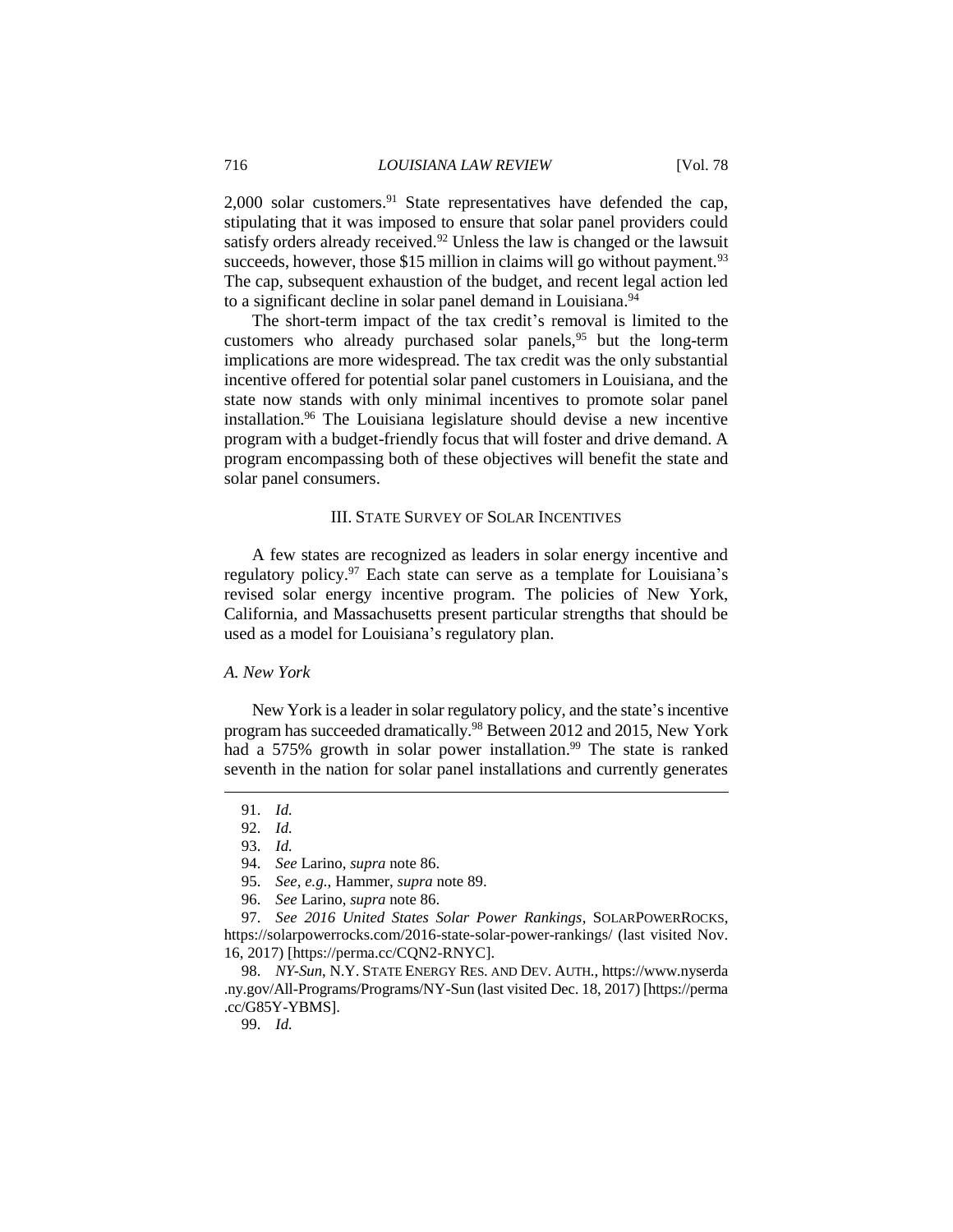enough solar energy to power approximately 100,000 homes.<sup>100</sup> The rise of the solar industry has sustained approximately 8,250 jobs in the state, and support for solar energy continues to rise according to Environment New York, an environmental advocacy organization.<sup>101</sup>

The New York State Energy Research and Development Authority ("NYSERDA") oversees the program.<sup>102</sup> NYSERDA was established in 1975 as a public benefit corporation, but its funding structure changed in 1996 when the New York State Public Service Commission approved funding—paid by taxpayers—to support the program's renewable energy endeavors.<sup>103</sup> NYSERDA has promoted solar panel installation in many ways. In addition to establishing a statewide goal of energy production,<sup>104</sup> NYSERDA incentivizes solar panel installation by subsidizing the cost of solar panels.<sup>105</sup>

One of the incentives NYSERDA offers is the New York Solar Tax Credit.<sup>106</sup> The tax credit was adopted in 1997 and applies to the cost of residential solar panel systems.<sup>107</sup> It differs from Louisiana's tax credit in a few key respects. First, the amount of the credit is lower. The New York Residential Solar Tax Credit provides a subsidy for 25% of the cost of solar panel cost and installation with a maximum of \$3,750 for systems installed prior to 2006 and \$5,000 per solar-energy system installed after 2006.<sup>108</sup> In addition, the tax credit lacks an expiration date.<sup>109</sup> Though the credit is lower than Louisiana's credit, it allows the state's budgeted dollars to spread to more consumers.

<sup>100.</sup> Heather Leibowitz, *Report: New York Ranks 7th Nationwide for Solar Power*, ENV'T N.Y. (Aug. 24, 2016), http://www.environmentnewyork.org/news /nye/report-new-york-ranks-7th-nationwide-solar-power [https://perma.cc/3HYV -HMZY].

<sup>101.</sup> *Id.*

<sup>102.</sup> The goal of the NYSERDA is to "[s]erve as a catalyst – advancing energy innovation, technology, and investment; transforming New York's economy; and empowering people to choose clean and efficient energy as part of their everyday lives," *About NYSERDA*, N.Y. STATE, https://www.nyserda.ny.gov/About (last visited Dec. 18, 2017) [https://perma.cc/F3QA-TYLU].

<sup>103.</sup> *Id.*

<sup>104.</sup> *New York Solar*, *supra* note 17.

<sup>105.</sup> N.Y. TAX LAW § 606(g)(1) (McKinney 2017).

<sup>106</sup>*. New York Residential Solar Tax Credit, Program Overview*, DATABASE OF STATE INCENTIVES FOR RENEWABLES & EFFICIENCY, N.C. CLEAN ENERGY TECHN. CTR., http://programs.dsireusa.org/system/program/detail/80 (last updated Apr. 20, 2015) [https://perma.cc/WDD4-7KDC].

<sup>107.</sup> *Id.*

<sup>108.</sup> § 606(g)(1).

<sup>109.</sup> *New York Residential Solar Tax Credit, Program Overview*,*supra* note 106.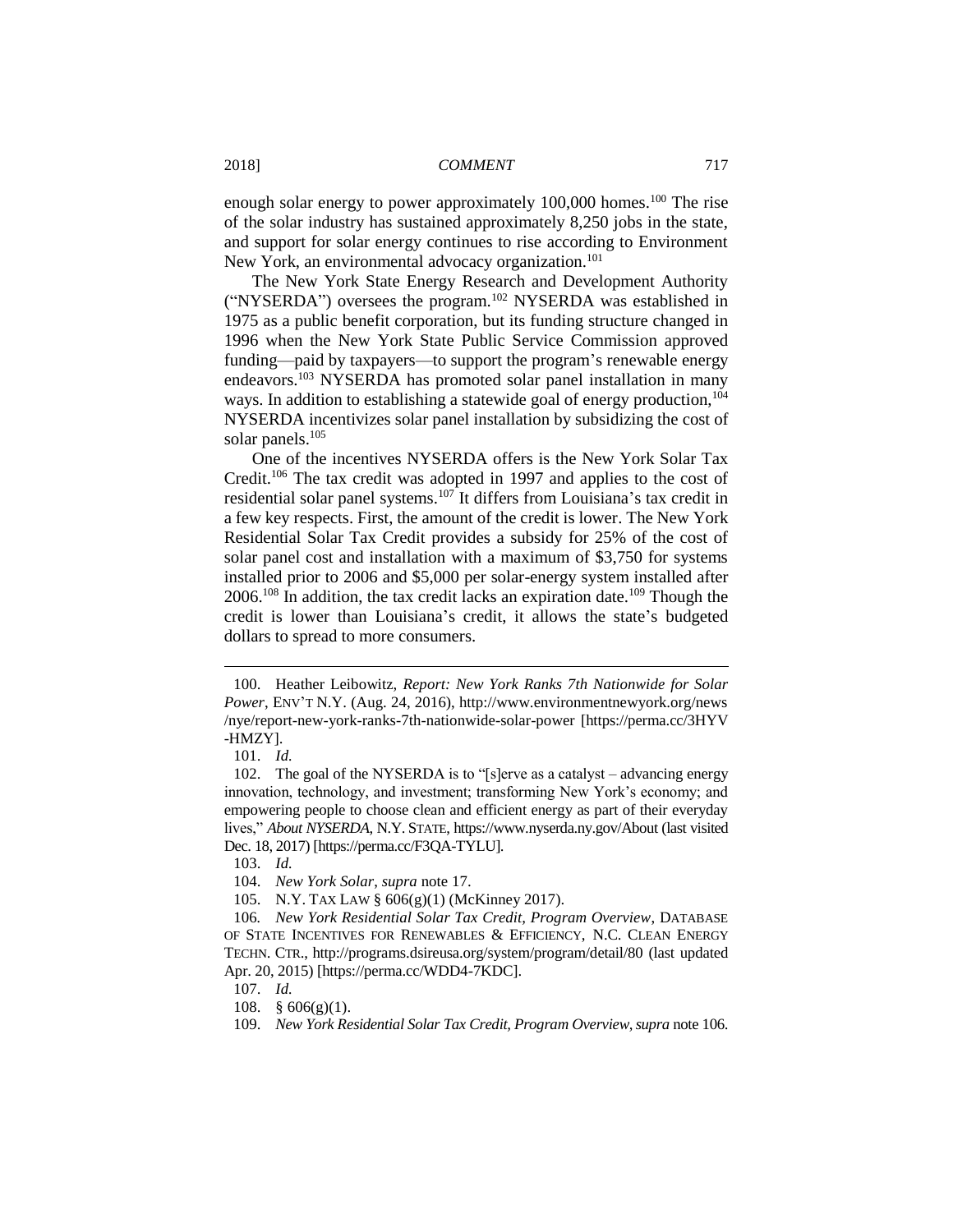The second difference between New York's tax credit and Louisiana's lies in the method of financing. Louisiana provided the tax credits without any statutory support for additional funding mechanisms—perhaps because only a small demand was anticipated.<sup>110</sup> New York provides less of a financial incentive than Louisiana but finances the credit by collecting a funding fee from resident taxpayers in the state.<sup>111</sup> The funding fee's structure went through several iterations.<sup>112</sup> The first funding method was the System Benefits Charge ("SBC").<sup>113</sup> The SBC was established in 1996 by the New York Public Service Commission and was collected from utility ratepayers to support NYSERDA, allowing it to fund energy efficiency, education and outreach, research and development, and low-income energy assistance.<sup>114</sup> The SBC program ended pursuant to its statutory sunset in 2015.<sup>115</sup>

After the SBC ended, as a part of New York's comprehensive plan to reform the state's power industry, $116$  the New York Public Service commission approved a new funding mechanism for NYSERDA: the Clean Energy Fund ("CEF").<sup>117</sup> The fund will conduct an annual collection from ratepayers from  $2016$  to 2020, with total collections decreasing each year.<sup>118</sup> Collecting a total of \$585 million from ratepayers in 2016, the fund aims to collect a total of \$1.5 billion over the course of its life.<sup>119</sup> The collected fees fund the NYSERDA and closely interact with flexible environmental goals.<sup>120</sup> For a period of ten years, the minimum goals of the CEF are to achieve 133 million tons of carbon dioxide reductions, \$39 billion in customer bill savings, and stimulation of \$29 billion in private investment.<sup>121</sup> The CEF will provide the

<sup>110.</sup> *See* LA. REV. STAT. § 47:6030 (2017); *see also* Adelson, *supra* note 39.

<sup>111.</sup> Proceeding on Motion of the Commission Regarding an Energy Efficiency Portfolio Standard, Case 07-M-0548 (N.Y. Pub. Serv. Comm'n Feb. 19, 2014).

<sup>112.</sup> *Id.*

<sup>113.</sup> *Id.*

<sup>114.</sup> *New York Clean Energy Fund (CEF)*, DATABASE OF STATE INCENTIVES FOR RENEWABLES & EFFICIENCY, N.C. CLEAN ENERGY TECH. CTR., http://programs .dsireusa.org/system/program/detail/5861 (last updated Feb. 22, 2017) [https://per ma.cc/5X8F-PD8L].

<sup>115.</sup> *Id.*

<sup>116.</sup> This plan is called Reforming the Energy Vision ("REV"). *Id.*

<sup>117.</sup> Proceeding on Motion of the Commission to Consider a Clean Energy Fund, Case 14-M-0094 (N.Y. Pub. Serv. Comm'n Jan. 21, 2016).

<sup>118.</sup> *See id.* at 7.

<sup>119.</sup> *Id.* at 11.

<sup>120.</sup> *Id.* at 11–12.

<sup>121.</sup> *Id.* at 50.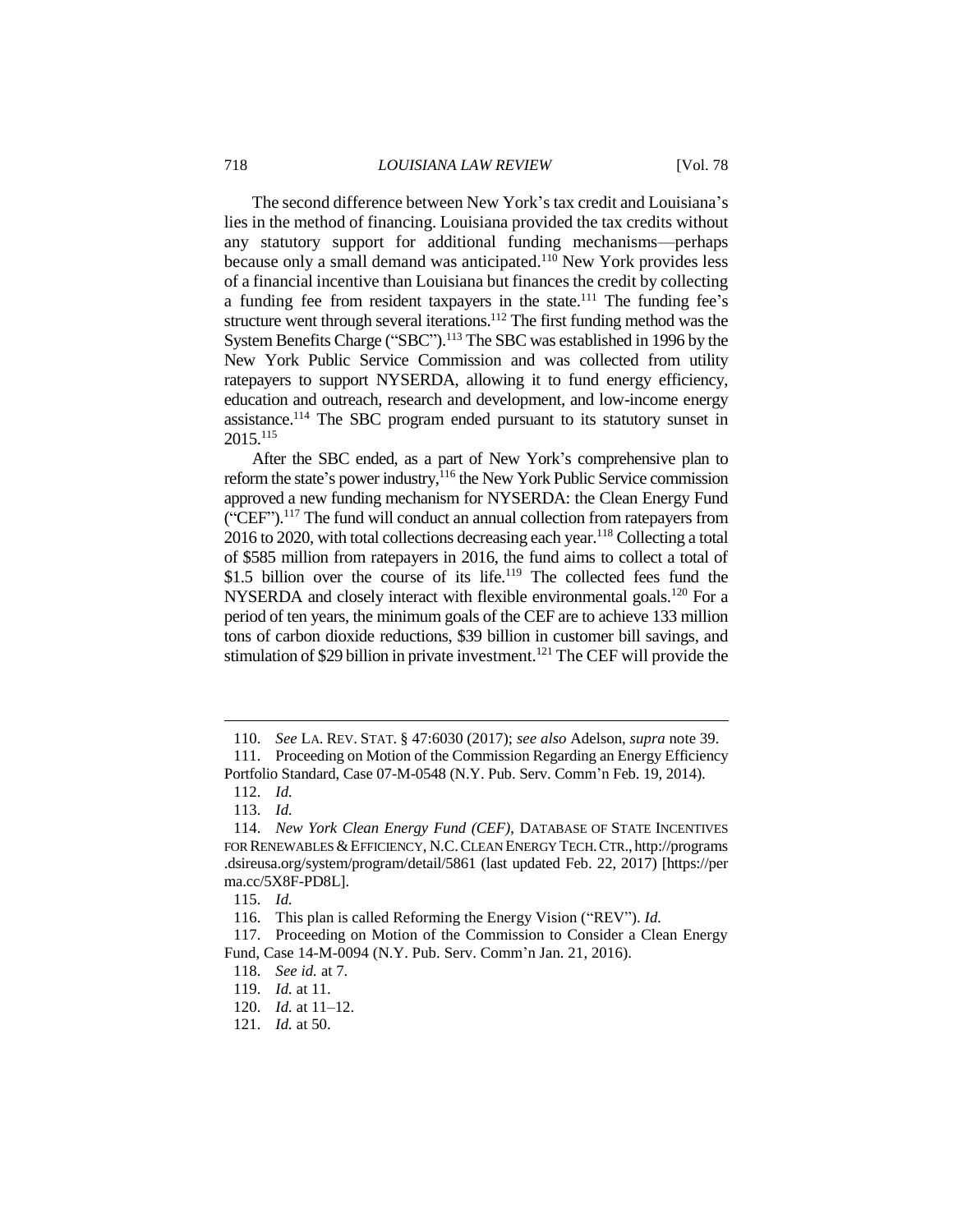financial support for New York to combat climate change and grow its clean energy economy.<sup>122</sup>

New York also provides a sales tax incentive for solar panel systems.<sup>123</sup> The incentive provides a 100% exemption from state sales tax for the purchase and installation of solar energy systems and empowers local municipalities to offer the same exemption from local sales taxes.<sup>124</sup> The exemption provides an additional incentive for customers and could lower the overall cost of installing solar energy technology.

Another way that New York attempts to lower the barrier to entry is by providing cash incentives for residential and small commercial solar panel system installation.<sup>125</sup> NYSERDA pays the incentives to a select number of contractors who meet the state's qualifications for competency in installation of solar panel systems.<sup>126</sup> The contractors are paid a rebate based on each solar panel system's solar production.<sup>127</sup> Then, the contractor discounts the price of the system to the consumer by the full amount of rebates they received.<sup>128</sup>

The New York Public Service Commission has committed to an investment of \$1 billion in the solar energy market with a goal of 3,000 megawatts of solar installations in the state by  $2022$ .<sup>129</sup> This amount of solar power has the potential to increase output to a level that will power more than  $492,000$  homes in the state.<sup>130</sup> In addition to increasing total solar panel installations, the state has lowered the cost of solar energy.<sup>131</sup> The residential cost per watt was \$8.59 in 2008 and has dropped to less than half of that figure in 2016:  $$4.28$  per watt.<sup>132</sup> Building upon this

 $\overline{a}$ 

127. *Id.*

128. *Id.*

129. *New York Solar*, *supra* note 17.

130. Calculation based on the assumption that one megawatt of power will provide enough power for 164 homes in a year. *See generally What's in a Megawatt?*, *supra* note 15.

131. *See Local Cost of Solar (S/Watt) by Sector*, N.Y. SOLAR MAP, https://ny solarmap.com (last visited Dec. 18, 2017) [https://perma.cc/2A8C-RVHQ].

132. *Id.*

<sup>122.</sup> *Governor Cuomo Launches \$5 Billion Clean Energy Fund to Grow New York's Clean Energy Economy*, N.Y. STATE, https://www.governor.ny.gov/news /governor-cuomo-launches-5-billion-clean-energy-fund-grow-new-york-s-cleanenergy-economy (last visited Dec. 18, 2017) [https://perma.cc/RK8E-ELP9].

<sup>123.</sup> N.Y. TAX LAW § 1115 (McKinney 2017).

<sup>124.</sup> *Id.*

<sup>125.</sup> N.Y.STATE ENERGY RES. AND DEV.AUTH., NY-SUN INITIATIVE RESIDENTIAL /SMALL-COMMERCIAL <200WSOLAR ELECTRIC SYSTEMS PROGRAM MANUAL 4 (Sept. 2016).

<sup>126.</sup> *Id.*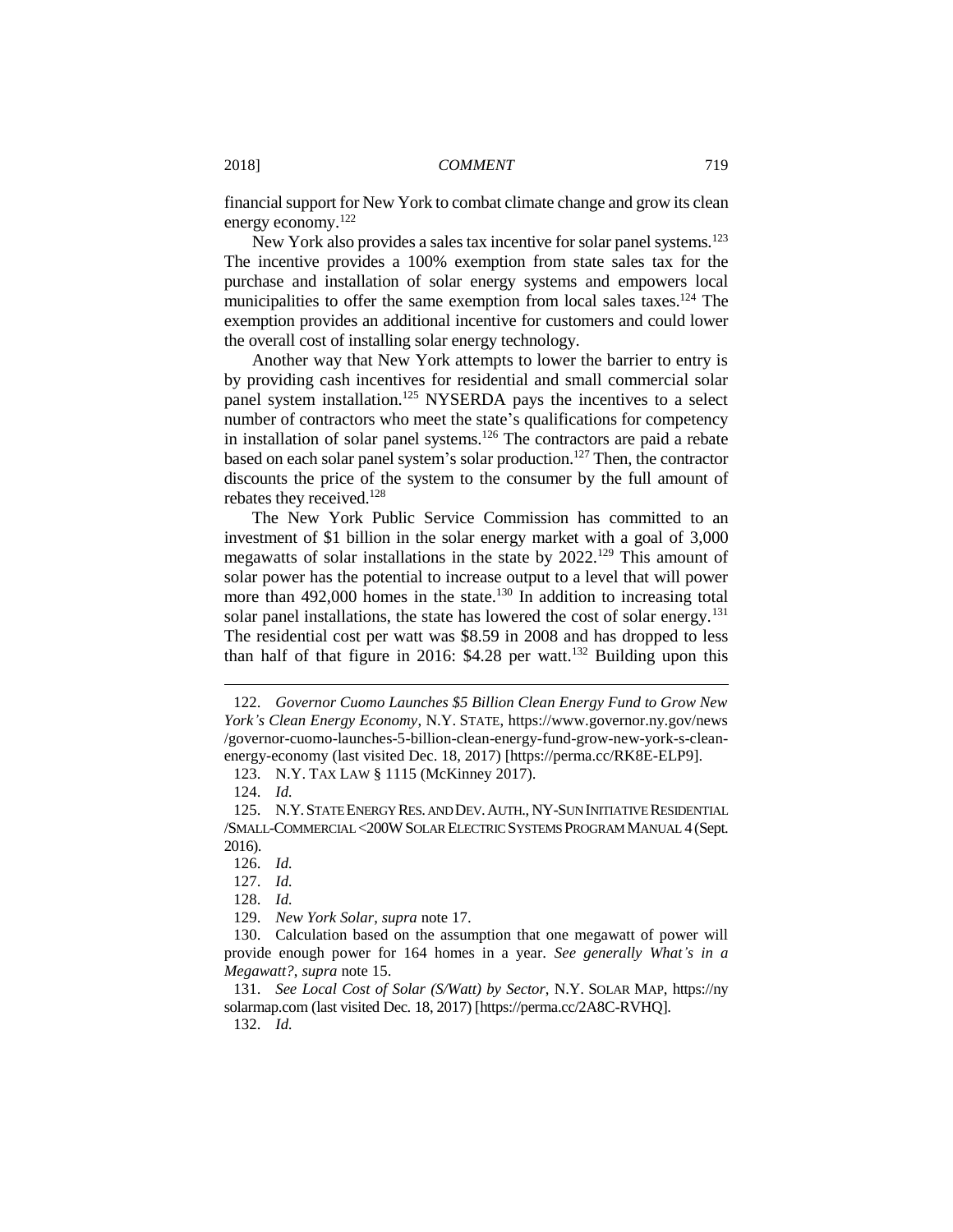success, the state has committed to achieving 50% of total energy generation from renewable sources by 2030.<sup>133</sup>

The state's investment in solar panel installation also has been effective at combatting global climate change.<sup>134</sup> A study conducted by the New York State Energy Planning Board in 2015 tracked emission trends in the state.<sup>135</sup> The study recognized that approximately 26% of greenhouse gas emissions came from the residential sector, including electricity generation.<sup>136</sup> From 1990 to 2011, the state's emissions from electricity generated in-state dropped approximately 47% and were the major driver of New York's overall decrease in greenhouse gas emissions.<sup>137</sup> The reduction in greenhouse gasses has led to New York having the lowest energy-per-capita emissions in the nation.<sup>138</sup>

#### *B. California*

California currently leads the nation in solar panel installation and incentives.<sup>139</sup> California's Renewables Energy Portfolio Standard drives California's success.<sup>140</sup> Established in 2002, California's Renewables Portfolio Standard<sup>141</sup> was amended recently, changing its goal of 33% renewable energy produced and sold by 2020<sup>142</sup> to 50% by 2030.<sup>143</sup> Until recently, California had the most aggressive RPS in the nation.<sup>144</sup> Much like other states, California set interim goals to ensure that end goals are

 $\overline{a}$ 

141. S.B. 1078, 2002 Leg., Reg. Sess. (Ca. 2002).

142. S.B. X1-2, 2011 Leg., Reg. Sess. (Ca. 2011).

143. CAL. PUB. UTIL. CODE § 399.11 (West 2017); CAL. PUB. RES. CODE § 25740 (West 2017).

144. New York increased their RPS to match California's. *Renewable Portfolio Standard Policies*, *supra* note 34.

<sup>133.</sup> *NY-Sun*, *supra* note 98.

<sup>134.</sup> N.Y. STATE ENERGY PLANNING BD., *The Energy to Lead: Impacts and Considerations*, *in* 2 NEW YORK STATE ENERGY PLAN 15 (2015).

<sup>135.</sup> *Id.* at 13.

<sup>136.</sup> *Id.* at 10.

<sup>137.</sup> *Id.* at 13.

<sup>138.</sup> *Id.* at 13–14.

<sup>139.</sup> *California Solar*, *supra* note 20.

<sup>140.</sup> *See* CALI. ENVTL. PROT. AGENCY: AIR RESOURCES BD., CALIFORNIA GREENHOUSE GAS EMISSIONS FOR 2000 TO 2015 – TRENDS OF EMISSIONS AND OTHER INDICATORS (June 6, 2017); *see also* CAL. ENERGY COMM'N, TRACKING PROGRESS, http://www.energy.ca.gov/renewables/tracking\_progress/documents /renewable.pdf (last updated Aug. 2017) [https://perma.cc/C9JH-L5B3].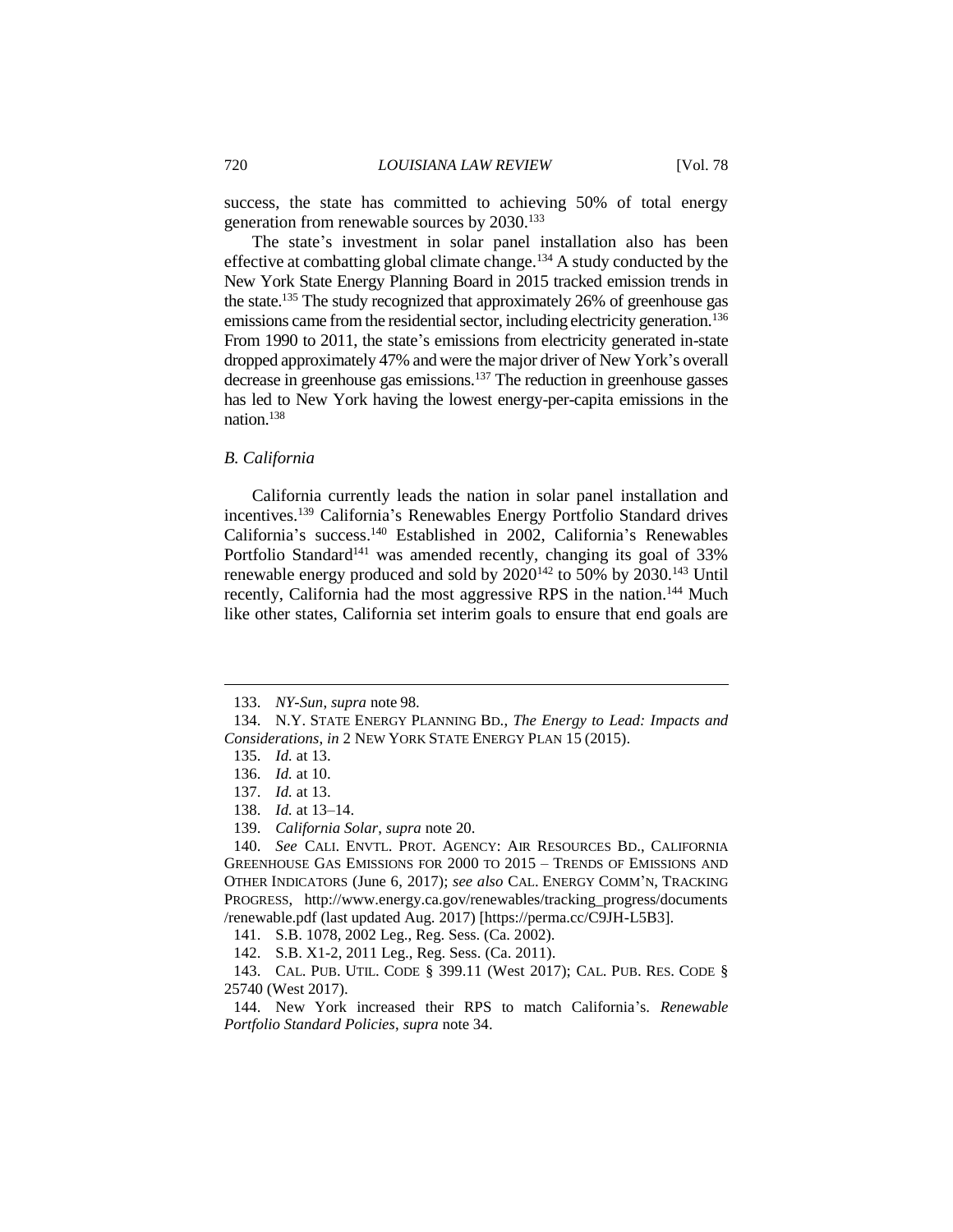met.<sup>145</sup> By the end of 2016, the state required that 25% of retail sales come from renewable energy sources and 40% by 2024, continuing up to 50% by 2030.<sup>146</sup> As of August 2016, the majority of California's utility companies were on track to meet the 2016 interim goal, with two of the major three already exceeding the threshold.<sup>147</sup>

The California Energy Commission regulates the portion of the RPS dealing with energy generation.<sup>148</sup> The commission first verifies that renewable energy generating facilities are eligible to contribute to the RPS and then uses a tracking system to ensure the contributions are counted accurately.<sup>149</sup> The California Public Utilities Commission sets rules and procedures for RPS compliance so retail sellers of electricity can conform to the standard and meet the goals.<sup>150</sup> The Air Resources Board, a segment of the California Environmental Protection Agency, imposes penalties on non-compliant publicly owned utility companies.<sup>151</sup> Penalty details still are being drafted.<sup>152</sup>

California also supports renewable energy production with net metering rules favorable to residential customers. <sup>153</sup> Net metering is an important part of California's incentive scheme because it encourages residents to participate and install solar panels.<sup>154</sup> Two main differences between California's and Louisiana's net metering policies cause a difference in consumer demand for solar panels. The first difference

 $\overline{a}$ 

153. CAL. PUB. UTIL. CODE § 2827 (West 2017).

154. *California Net Metering*, DATABASE OF STATE INCENTIVES FOR RENEW ABLES & EFFICIENCY, N.C. CLEAN ENERGY TECH. CTR., http://programs.dsire usa.org/system/program/detail/276 (last updated May 12, 2016) [https://perma .cc/L238-EYRP].

<sup>145.</sup> *California Renewables Portfolio Standard*, DATABASE OF STATE INCENTIVES FOR RENEWABLES & EFFICIENCY, N.C. CLEAN ENERGY TECH. CTR., http://programs.dsireusa.org/system/program/detail/840 (last updated Apr. 19, 2017) [https://perma.cc/R925-C44E].

<sup>146.</sup> § 399.11.

<sup>147.</sup> The latest numbers available are from April 2017: PG&E – 29.5%, SCE – 24.3%, SDG&E – 35.2%. *California Renewables Portfolio Standard (RPS)*, CAL. PUB. UTILS. COMM'N, http://www.cpuc.ca.gov/RPS\_Homepage/ (last visited Sept. 5, 2017) [https://perma.cc/MJ59-WBY9].

<sup>148.</sup> *Id.*

<sup>149.</sup> *Id.*

<sup>150.</sup> *RPS Compliance Rules and Process*, CAL. PUB. UTILS. COMM'N, http://www.cpuc.ca.gov/RPS\_Compliance/ (last visited Sept. 5, 2017) [https://per ma.cc/X9J5-WG2Y].

<sup>151.</sup> S.B. X1-2, 2011 Leg., Reg. Sess. (Ca. 2011); S.B. 350, 2015 Leg., Reg. Sess. (Cal. 2015).

<sup>152.</sup> *California Renewables Portfolio Standard (RPS)*, *supra* note 147.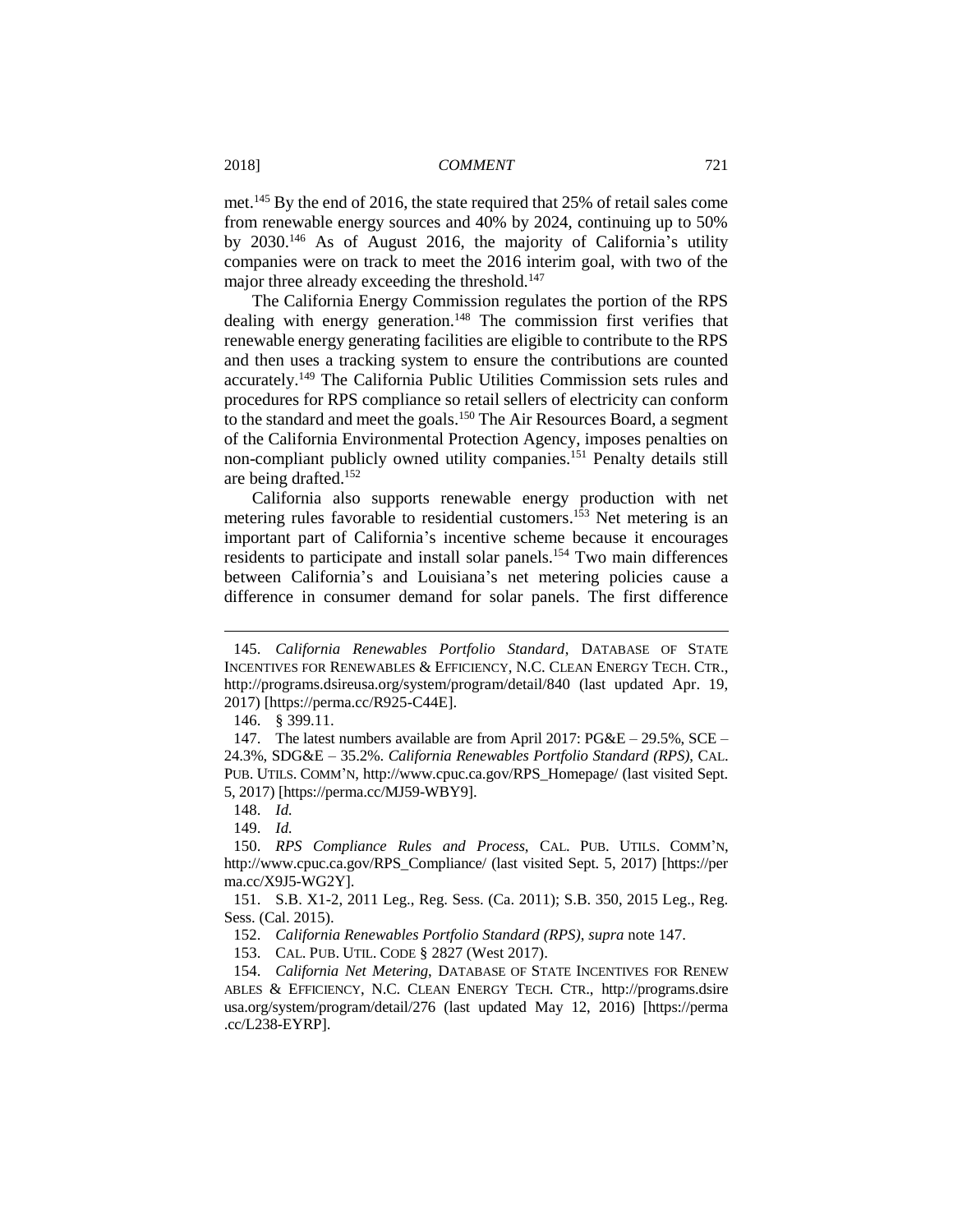involves the interconnection standards imposed on utility companies. Louisiana mandates that utility companies allow interconnection and net metering, but California went beyond those requirements and established an expedited process whereby residential customers are given priority for installation.<sup>155</sup> In addition, California established minimum timelines for interconnection, requiring utility companies to respond and accept interconnection requests within a specified period of time.<sup>156</sup> The timelines keep barriers to interconnection minimal and allow customers to participate in net metering quickly and efficiently.<sup>157</sup> Removing barriers to interconnection encourages residential customers to consider and implement solar panels to receive the benefits of net metering.

The actual mechanics of net metering in California mirror the mechanics of net metering in Louisiana, where customers are billed only for the energy used above that what they produced.<sup>158</sup> In Louisiana, if customers net an excess of production, they are paid only for the excess when they terminate service with the utility company.<sup>159</sup> In California, utility companies are required to pay out net excesses to customers at the end of a 12-month cycle so customers see the benefits of producing solar energy in a short period of time.<sup>160</sup> In addition, customers are allowed to enter into 10, 15, or 20-year contracts with utility companies to sell the solar energy they produce.<sup>161</sup> This variation enables customers to mitigate the cost of maintaining a solar energy system and utility companies to procure more sources of renewable energy to meet the state's aggressive RPS over a long period of time.<sup>162</sup>

The second benefit of California's interconnection standards and net metering policy that is not realized in Louisiana is the higher cap for utility companies. In Louisiana, utility companies can refuse applications for new net metering clients, or at least revise their billing structures, when net

<sup>155.</sup> Order Instituting Rulemaking on the Commission's Own Motion to improve distribution level interconnection rules and regulations for certain classes of electric generators and electric storage resources, Decision 13-10-017 (CAL. PUB. UTIL. filed June 20, 2016).

<sup>156.</sup> *Id.*

<sup>157.</sup> *Interconnection*, INTERSTATE RENEWABLE ENERGY COUNCIL, http://www .irecusa.org/regulatory-reform/interconnection/ (last visited Dec. 18, 2017) [https: //perma.cc/8QNA-GXZH].

<sup>158.</sup> *California Net Metering*, *supra* note 154.

<sup>159.</sup> *Net Metering for Renewable Energy Resources*, *supra* note 68.

<sup>160.</sup> CAL. PUB. UTIL. CODE § 2827(h)(2) (West 2017).

<sup>161.</sup> *Id.* § 399.20.

<sup>162.</sup> *California Net Metering*, *supra* note 154.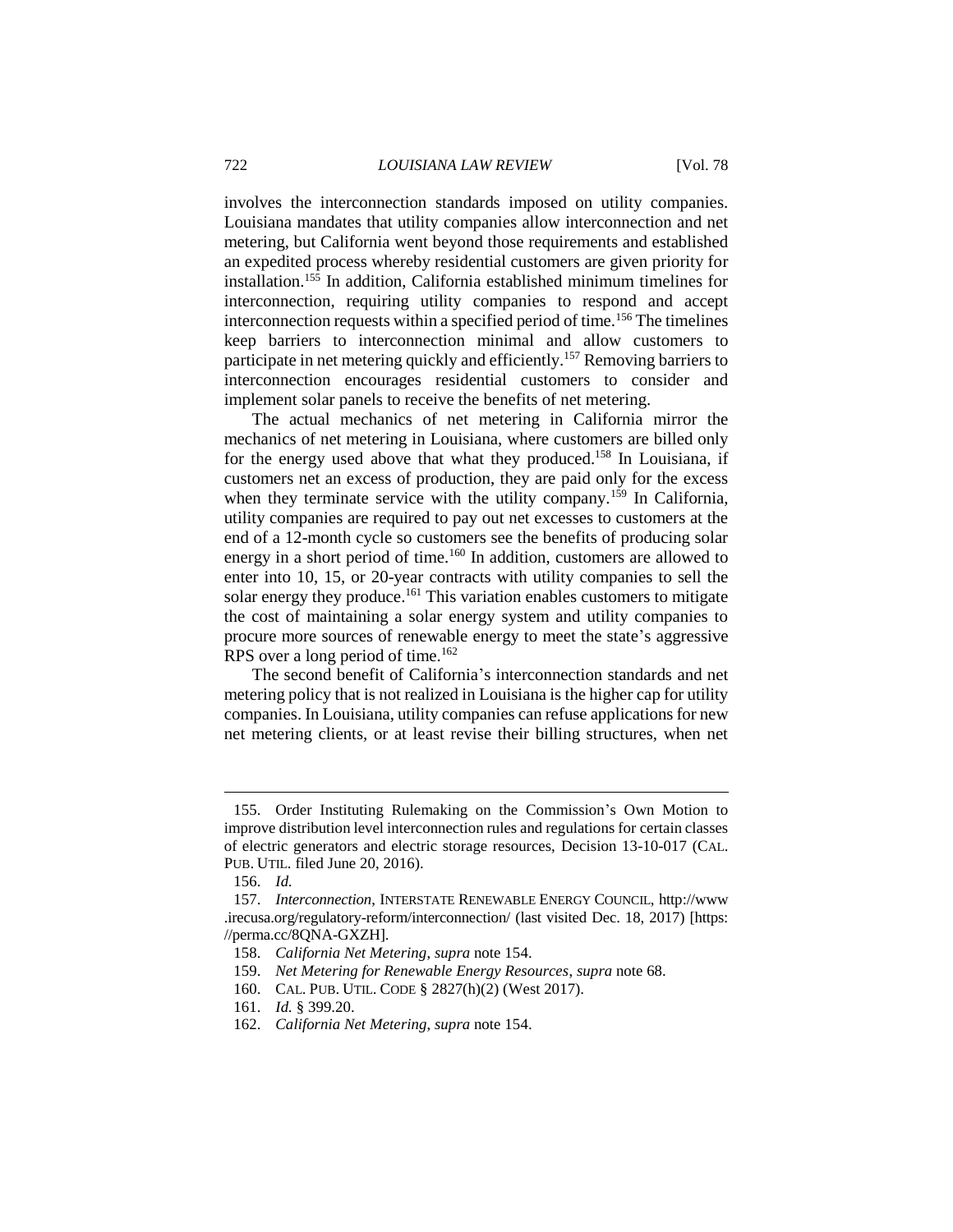metering accounts for 0.5% of their aggregate peak demand.<sup>163</sup> California utility companies cannot refuse new connections until net metering accounts for five percent of their aggregate customer peak demand.<sup>164</sup> The interconnection standards also define "aggregate customer peak demand" and codify a methodology for calculation; thus, the calculation is not open to interpretation by utility companies.<sup>165</sup> A higher cap on net metering allows residential customers to avoid the scenario presented in Louisiana in which utility companies more easily refuse new net metering applications and inhibit progress toward widespread solar panel installation.

The benefits of California's solar panel regulation are demonstrated by the number of solar panel installations and solar energy production. In 2014, California installed more solar energy panels than the entire country did between 1970 and 2011.<sup>166</sup> California has 13,942 megawatts of solar energy currently installed—which is enough to power about 3.4 million homes—and anticipates installing an additional 22,645 megawatts of energy over the next five years.<sup>167</sup> Over 500,000 homes<sup>168</sup> contribute to these totals, providing energy through net metering and interconnection to the energy grid.<sup>169</sup> Over 2,700 companies participate in the solar industry in California, employing more than 75,598 people.<sup>170</sup> In 2015 alone, the state added 20,000 new solar jobs, $^{171}$  which pay, on average, \$78,000 per year and provide health and pension benefits.<sup>172</sup>

 $\overline{a}$ 

172. Peter Phillips, *Environmental and Economic Benefits of Building Solar in California*, UNIV. OF CAL., BERKLEY LABOR CTR. (Nov. 10, 2014), http://labor center.berkeley.edu/environmental-and-economic-benefits-of-building-solar-incalifornia-quality-careers-cleaner-lives/ [https://perma.cc/FVE4-D7GD]. Careers in solar energy include scientific researchers; solar power engineers; solar equipment manufacturers; solar power plant development, operations, and construction; and solar

<sup>163.</sup> LA. REV. STAT. § 51:3063 (2017).

<sup>164.</sup> CAL. PUB. UTIL. CODE § 2827(c)(1).

<sup>165.</sup> A.B. 327, 2013 Leg., Reg. Sess. (Cal. 2013).

<sup>166.</sup> *California Solar*, *supra* note 20.

<sup>167.</sup> *Id.*

<sup>168.</sup> Contrast to Louisiana's 15,000 homes. *See* discussion *supra* Part II.

<sup>169.</sup> Bentham Paulos, *California Has More Solar Power Than You Think—A Lot More*, GREENTECH MEDIA (Aug. 11, 2016), https://www.greentechmedia .com/articles/read/california-has-more-solar-than-you-think [https://perma.cc/ED 26-X3HC].

<sup>170.</sup> THE SOLAR FOUND., 2015 NATIONAL AND STATE SOLAR JOBS CENSUS 7 tbl.1 (2015).

<sup>171.</sup> Ivan Penn, *California Solar Industry Job Growth Reaches Record Levels*, L.A. TIMES (Feb. 10, 2016), http://www.latimes.com/business/la-fi-solarindustry-job-growth-20160209-story.html [https://perma.cc/RRU5-XGYG].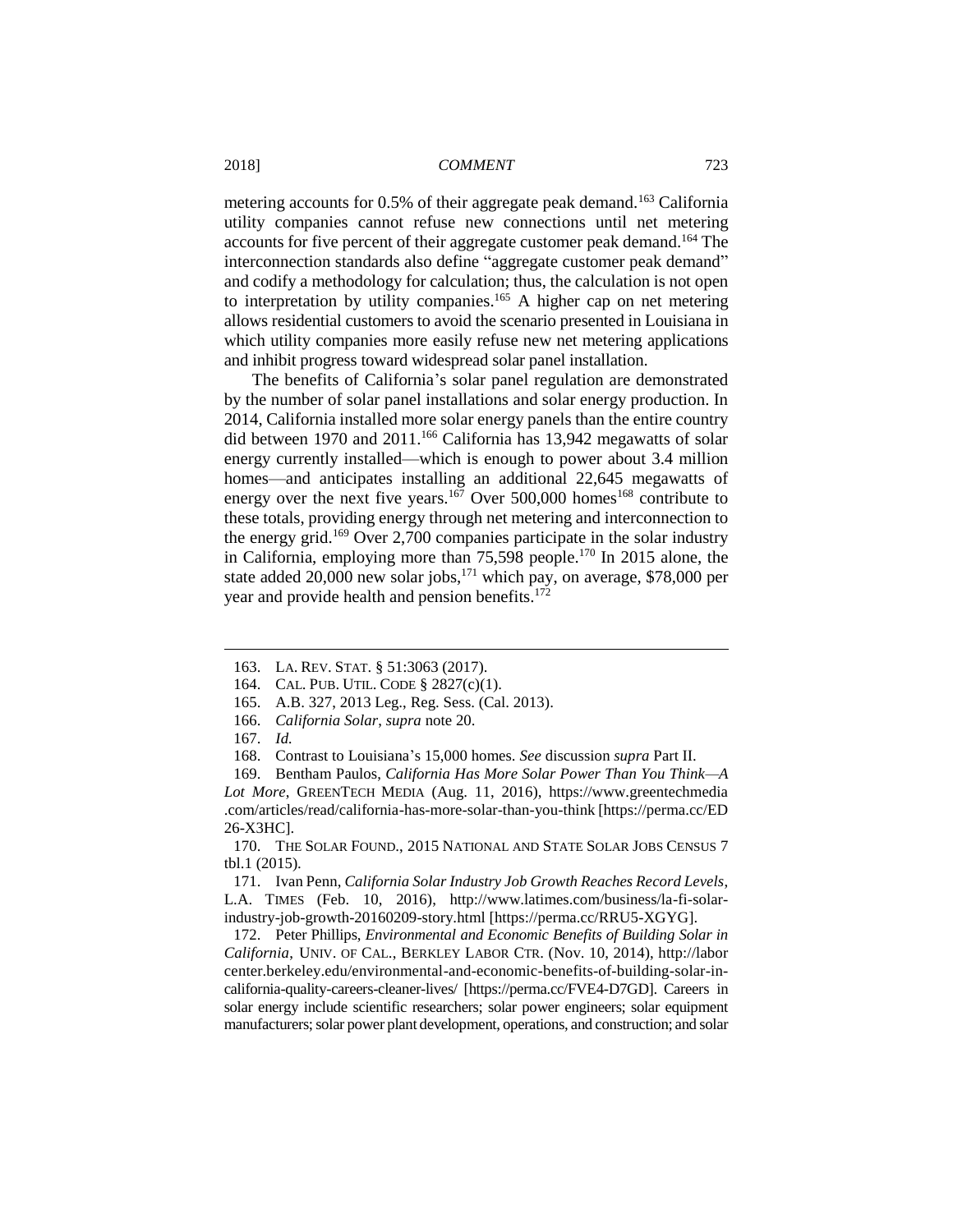#### 724 *LOUISIANA LAW REVIEW* [Vol. 78

In addition to the economic benefits, the increase in solar energy installation in California tangibly affects the environment.<sup>173</sup> The Air Resources Board maintains an inventory of California's greenhouse gas emissions.<sup>174</sup> An inventory released by the Board in 2015 shows that emissions fell by 1.5 million tons in 2013 and an additional 2.8 million tons in 2014.<sup>175</sup> Per capita emissions also declined from 2000 to 2014, from 13.9 tons per person to 11.4 tons per person.<sup>176</sup> The Board found that 20% of California's greenhouse gas emissions were caused by the energy industry.<sup>177</sup> From 2013 to 2014, emissions from the energy industry declined by 1.6%.<sup>178</sup> California's aggressive RPS and robust net metering interconnection standards have affected solar panel demand in the state significantly and materially impacted the environment and economy.

#### *C. Massachusetts*

Renewable energy in Massachusetts thrives, with Boston as the most energy efficient city in the nation.<sup>179</sup> The state expertly develops products that drive the solar market and generate demand for solar energy.<sup>180</sup> Its expertise has led to national recognition.<sup>181</sup> Massachusetts pairs an RPS with a Solar Renewable Energy Credit ("SREC") program.<sup>182</sup> Like many other states with RPSs in place, Massachusetts provides solar energy

panel installation. JAMES HAMILTON, U.S. BUREAU OF LAB. STAT. REPORT 2: CAREERS IN SOLAR POWER 7–18 (June 2011).

<sup>173.</sup> CAL. ENVTL. PROT. AGENCY: AIR RES.BD., NEWS RELEASE 15-37,CALIFOR NIA GREENHOUSE GAS INVENTORY SHOWS STATE IS ON TRACK TO ACHIEVE 2020 AB 32 TARGET (June 30, 2015).

<sup>174.</sup> *Id.*

<sup>175.</sup> *Id.*; CALIFORNIA GREENHOUSE GAS EMISSION INVENTORY FOR 2000 TO 2015, *supra* note 140.

<sup>176.</sup> CALIFORNIA GREENHOUSE GAS EMISSION INVENTORY FOR 2000 TO 2015, *supra* note 140.

<sup>177.</sup> *Id.*

<sup>178.</sup> *Id.*

<sup>179.</sup> Erin Ailworth, *Studies Cite Gains in Mass. Renewable Energy Industry*, BOS. GLOBE (Sept. 17, 2013), https://www.bostonglobe.com/business/2013/09/17 /boston-tops-energy-efficiency-ranking-shows/e0YgNTajPTvgR5QiTbnq0L/story .html [https://perma.cc/BF4V-KUJS].

<sup>180.</sup> *Id.*

<sup>181.</sup> *Id.*

<sup>182.</sup> *See Solar Power Performance Payments*, SOLARPOWERROCKS, https: //solarpowerrocks.com/massachusetts/#perf\_payments (last visited Sept. 5, 2017) [https://perma.cc/F5LX-67NT].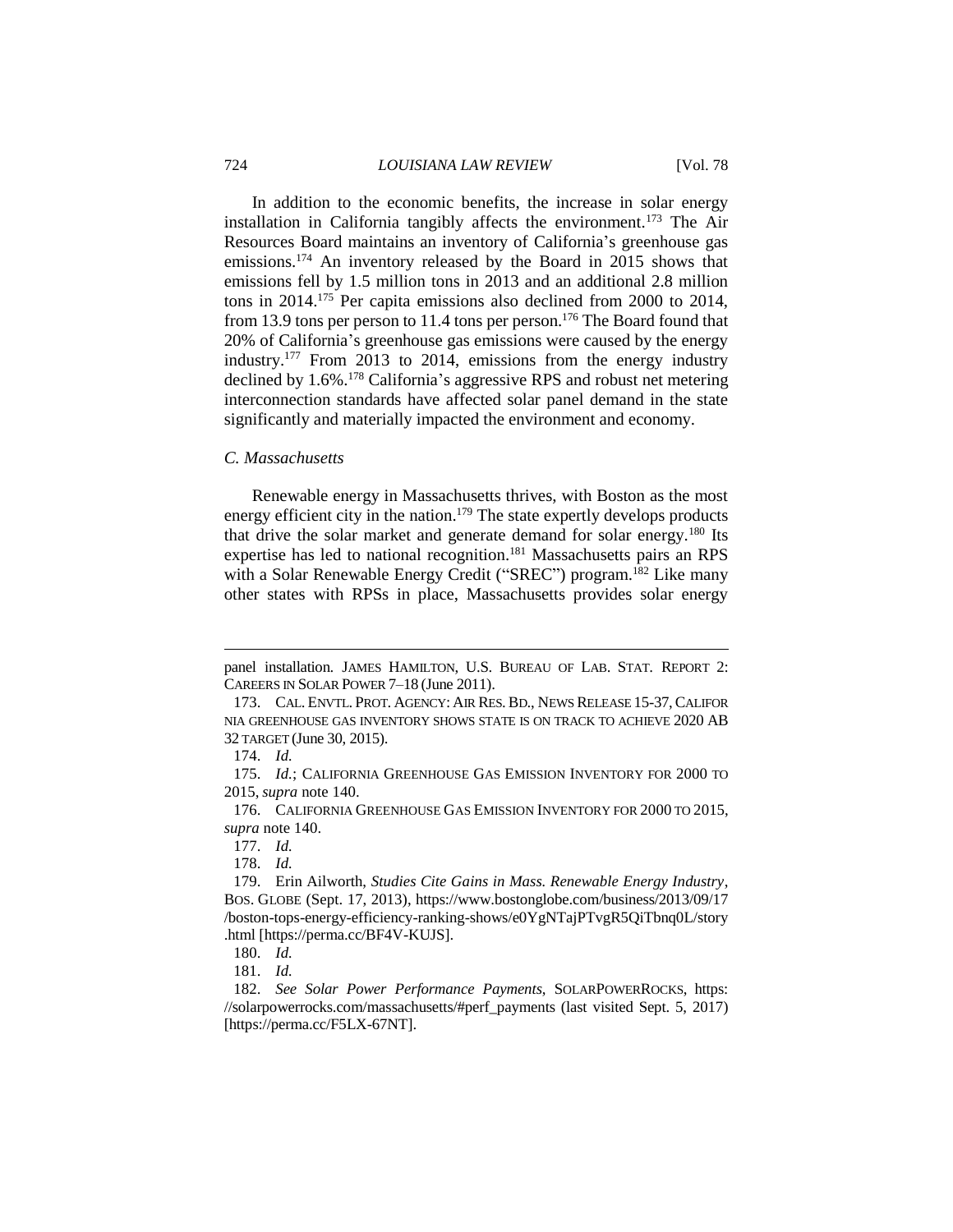producers with credits for each megawatt of energy generated.<sup>183</sup> The credits are issued by the Massachusetts Department of Energy Resources ("DOER") and are tradable between solar power producers and utility companies.<sup>184</sup> For utility companies to meet Massachusetts's RPS of 15%,<sup>185</sup> utility companies must purchase credits to supplement their own renewable energy production, and non-compliant companies are subject to large fines.<sup>186</sup> Purchase of a credit equates to production of the same amount of solar energy, and the credit counts toward the utility company's satisfaction of the RPS requirement.<sup>187</sup> The payment for the credits made to consumers by utility companies provides an additional incentive for consumers to install solar power by providing compensation for solar power generation.<sup>188</sup>

The process of administering the credit is simple. After the DOER verifies that a megawatt of renewable energy has been created, it assigns the certificate and allows electricity suppliers and retailers to purchase the certificates from generators, including residential customers.<sup>189</sup> Market economics of supply and demand drive prices for the credits, but each year, the DOER hosts a Solar Credit Clearinghouse Auction in which it coordinates sale of the credit to energy suppliers and assigns a price floor for each credit fixed by year.<sup>190</sup> The DOER also collects an additional fee called the Solar Alternative Compliance Payment per credit sold at the auction to help fund other RPS-related incentives.<sup>191</sup>

<sup>183.</sup> MASS. GEN. LAWS ch. 25A, § 11F (2017).

<sup>184</sup>*. Massachusetts Solar Renewable Energy Certificates (SREC-II)*, DATABASE OF STATE INCENTIVES FOR RENEWABLES & EFFICIENCY, N.C. CLEAN ENERGY TECH. CTR., http://programs.dsireusa.org/system/program/detail/5679 (last updated Feb. 16, 2015) [https://perma.cc/56JR-RRUY].

<sup>185.</sup> ch. 25A, § 11F.

<sup>186.</sup> The fines also are known as "Alternative Compliance Payments." *See Alternative Compliance Payment Rates*, MASS. DEP'T. OF ENERGY AND ENVTL. AFFAIRS, http://www.mass.gov/eea/energy-utilities-clean-tech/renewable-energy /rps-aps/retail-electric-supplier-compliance/alternative-compliance-payment-rates .html (last visited Sept. 5, 2017) [https://perma.cc/R79L-8PZ2].

<sup>187</sup>*. Massachusetts Solar Renewable Energy Certificates (SREC-II)*, *supra*  note 184.

<sup>188.</sup> *See Solar Power Performance Payments*, *supra* note 182.

<sup>189.</sup> *Massachusetts Solar Renewable Energy Certificates (SREC-II)*, *supra* note 184.

<sup>190.</sup> *Id.*

<sup>191.</sup> *Id.*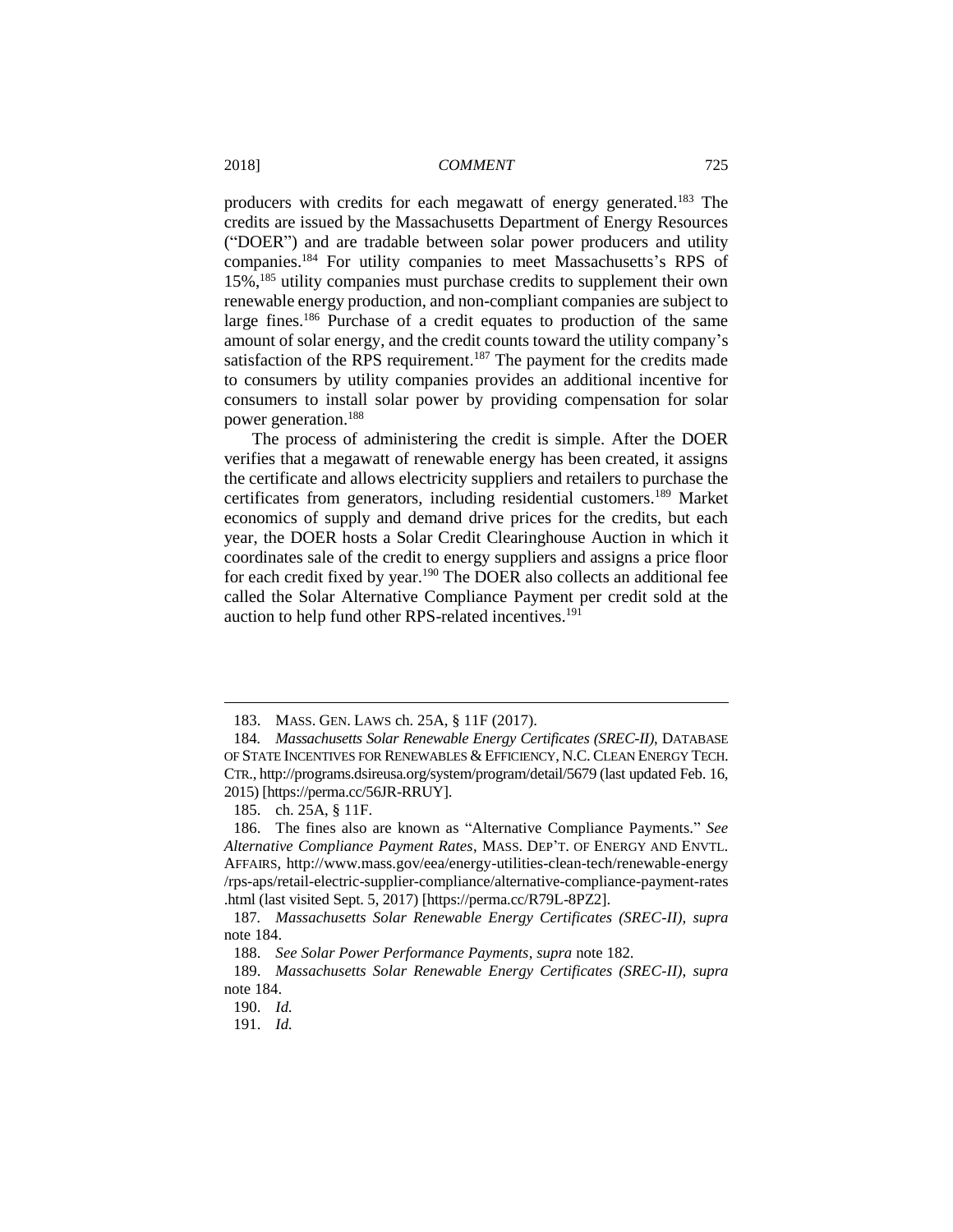In 2008, as a part of the SREC program, Massachusetts established a goal for renewable energy production of 400 megawatts by 2017.<sup>192</sup> It exceeded the goal four years early and revised the SREC structure to lower the value of the certificate over time as the total amount of installations rose and the cost of solar projects decreases.<sup>193</sup> With this long-term phase-out structure implemented, Massachusetts can avoid one of the pitfalls associated with tradable solar credits: a spike and subsequent decrease in solar credit demand.<sup>194</sup> New Jersey and Pennsylvania suffered this reaction; projects were either built too fast—satisfying the state's RPS goal too quickly—or out-ofstate energy was allowed to count for in-state RPS goals.<sup>195</sup> Prices for solar credits deflated quickly thereafter.<sup>196</sup>

Since implementation of the RPS and SRECs, Massachusetts has seen rampant growth in solar utilization, with more than 69,000 installations as of April 2017.<sup>197</sup> Massachusetts's solar programs have been successful at combatting the effects of global climate change, leading to reductions in greenhouse gas emissions and a lower reliance on coal, oil, and natural gas energy production every year.<sup>198</sup>

# IV. DON'T LET THE SUN SET ON SOLAR

Louisiana needs to continue subsidizing solar panel installation because of its many benefits. The new incentive structure should be modeled after the most successful components of the New York, California, and Massachusetts incentive programs and avoid additional budget strains where possible. The additional, unavoidable costs are outweighed by the environmental, health, and economic benefits that result from increasing solar panel installation and reducing reliance on sources that produce greenhouse gases.

<sup>192.</sup> Jesse Grossman, *A Call to Preserve the Solar SREC Program in Massachusetts*, RENEWABLE ENERGY WORLD (Feb. 18, 2015), http://www.renew ableenergyworld.com/articles/2015/02/a-call-for-continued-solar-srec-commitmentin-massachusetts.html [https://perma.cc/TZ4K-8JR3].

<sup>193.</sup> *Id.*

<sup>194.</sup> *Id.*

<sup>195.</sup> *Id.*

<sup>196.</sup> *Id.*

<sup>197.</sup> Installed Solar Capacity in Massachusetts, MASS. DEP'T. OF ENERGY RES., http://www.mass.gov/eea/docs/doer/renewables/installed-solar.pdf (June 2017) [https://perma.cc/7YA7-BTYM].

<sup>198.</sup> "Emission reductions average 1.4% for CO2, 0.8% for NOx, and 1.7% for SO2 per year." LA CAPRA ASSOCS., INC. ET AL., TASK 3B REPORT: ANALYSIS OF ECONOMIC COSTS AND BENEFITS OF SOLAR PROGRAM 7 (Sept. 30, 2013).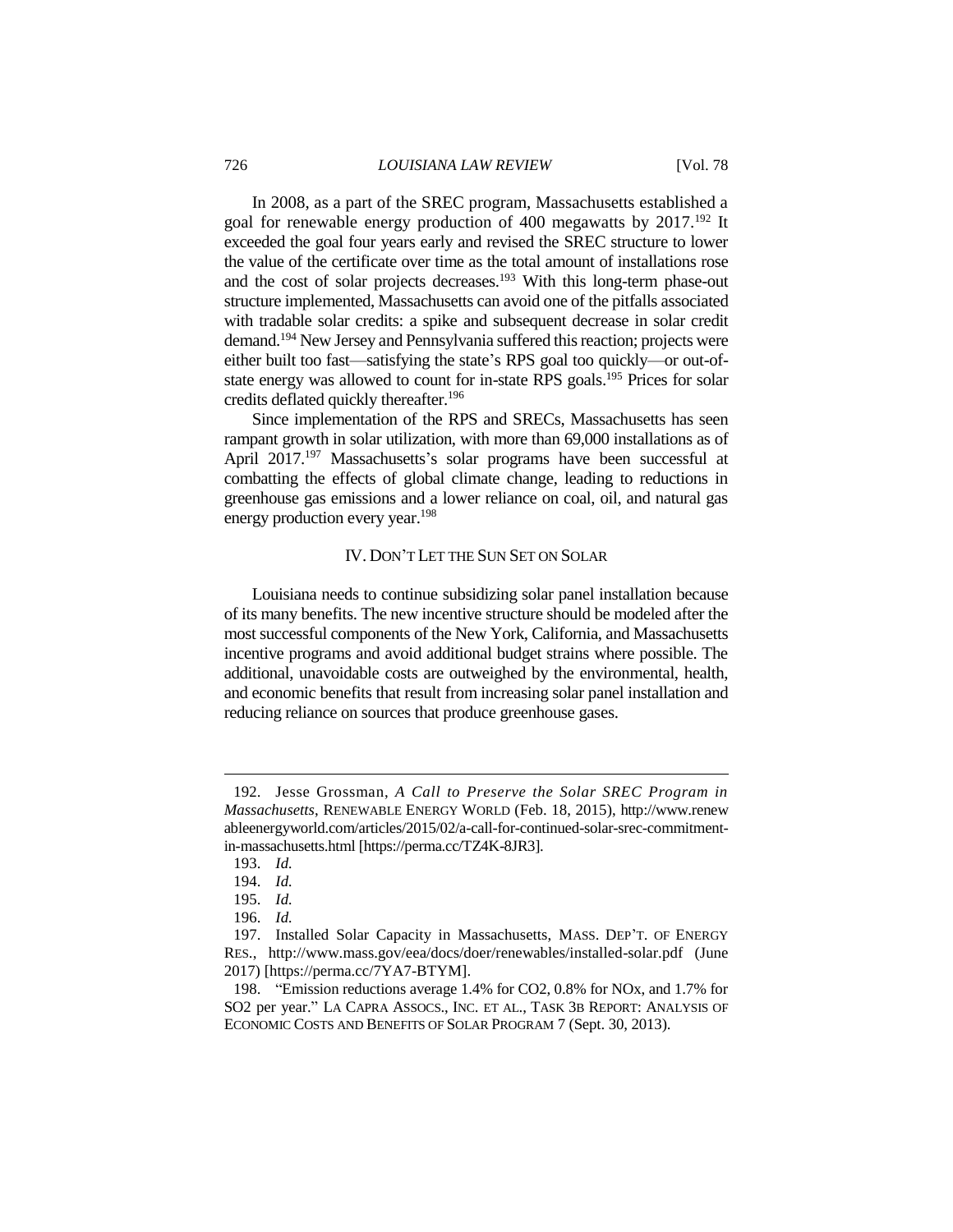# *A. Solar Energy Benefits*

Solar energy is a renewable energy source with many benefits.<sup>199</sup> First, solar energy generation has a smaller impact on global climate change when compared to fossil fuel-based energy production.<sup>200</sup> Solar energy produces less greenhouse gas emissions than either fossil fuel or coal energy production.<sup>201</sup> One study found that if the United States replaced 25% of its energy production with renewable energy, greenhouse gas emissions would be lowered by the equivalent of emissions from 70 coal-powered plants.<sup>202</sup>

In addition to reducing the greenhouse gases emitted from carbon-based electricity generation, increasing the amount of renewable energy sources positively affects health and wellness. Coal and natural gas power plants produce air and water pollution that has been linked to various health problems and diseases.<sup>203</sup> Most renewable energy sources, including solar power, produce zero air and water pollutants.<sup>204</sup> A Harvard study determined that reducing greenhouse gas emissions has the potential to save monetized public health systems between \$5.7 and \$200 million by avoiding payment for treatment of illnesses associated with greenhouse gases.<sup>205</sup> Environmental Protection Agency ("EPA") Administrator Gina McCarthy declared that by tackling climate change, "[w]e can save tens of thousands of American lives, and hundreds of billions of dollars, annually in the United States by the end of this century  $\ldots$ ."206

 $\overline{a}$ 

204. *Id.*

<sup>199.</sup> Solar energy is energy that is collected from a "solar energy system [meaning] any device that uses the heat of the sun as its primary energy source ...." LA. REV. STAT. § 47:1706 (2017).

<sup>200.</sup> Keith et al., *supra* note 41.

<sup>201.</sup> *Id.*

<sup>202.</sup> *Clean Power Green Jobs Fact Sheet*, UNION OF CONCERNED SCIENTISTS (Mar. 2009), http://www.ucsusa.org/sites/default/files/legacy/assets/documents/clean \_energy/Clean-Power-Green-Jobs-25-RES.pdf [https://perma.cc/3JC9-Y5WG].

<sup>203.</sup> The most notable health issues and diseases are breathing problems, neurological damage, heart attacks, and cancer. *Benefits of Renewable Energy Use*, *supra* note 8.

<sup>205.</sup> Jonathan J. Buonocore et al., *Health and climate benefits of different energy-efficiency and renewable energy choices*, NATURE CLIMATE CHANGE (Aug. 31, 2015), http://www.nature.com/nclimate/journal/v6/n1/full/nclimate 2771.html?foxtrotcallback=true [https://perma.cc/N4YW-XKDG].

<sup>206.</sup> Andrea Thompson, *Action on Climate Key to Health, Reports Say*, CLIMATECENTRAL (June 23, 2015), http://www.climatecentral.org/news/climateaction-global-health-19149 [https://perma.cc/VEJ4-LQYE].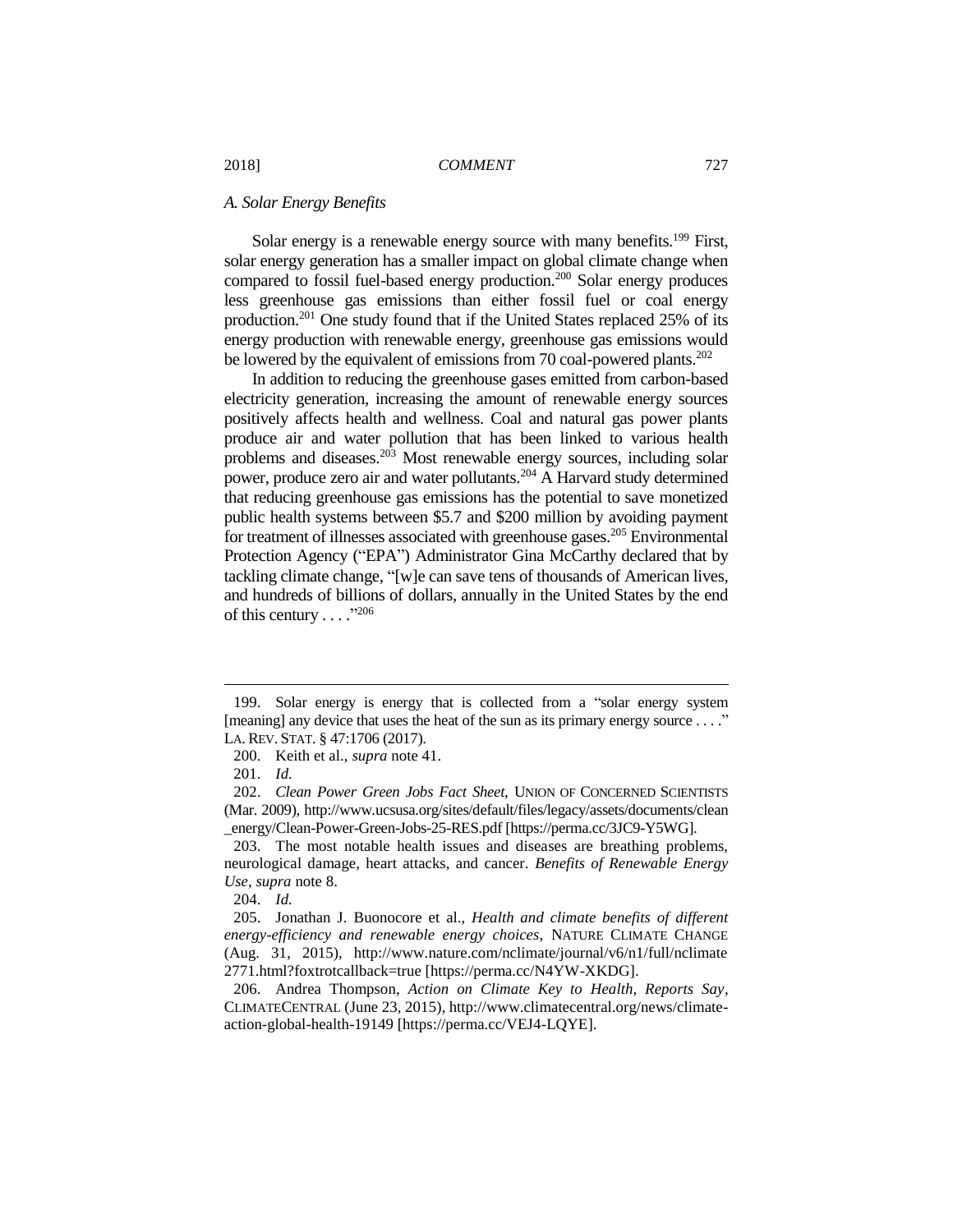Increased utilization of solar energy also has a large economic impact, leading to an increase in solar jobs created in the United States.<sup>207</sup> In 2015, the United States had more than 209,000 solar jobs, with a staggering 20.2% increase in total jobs from 2014.<sup>208</sup> Solar energy production requires more manufacturing, installation, and maintenance than traditional fossil fuel energy production and, therefore, more workers. <sup>209</sup> Solar jobs are expected to grow nationally an additional  $14.7\%$  in  $2016.<sup>210</sup>$  Louisiana also has benefited from increased jobs created in the solar industry. In 2015, 1,974 jobs in the state were in a solar-energy related capacity.<sup>211</sup> Although Louisiana exceeds the national average for solar jobs created, additional growth is stunted by current solar incentive policy. $2^{12}$ 

#### *B. It's Not All Sunshine and Rainbows*

Not all scholars agree that incentivizing installation of solar energy is a good thing, and critics of solar power incentives present compelling arguments. The first argument alleges that solar power does not provide an economic benefit because it is marketed as a cheaper alternative to traditional fossil fuel and coal power in states without high electricity prices.<sup>213</sup> High electricity prices are one of the reasons that solar power has been so successful.<sup> $214$ </sup> For example, in New York and California, electricity prices are very high.<sup>215</sup> On the contrary, Louisiana has one of the lowest electricity prices

 $\overline{a}$ 

214. *See New York 2016 Solar Report Card*, SOLARPOWERROCKS, https://solar powerrocks.com/new-york/ (last visited Sept. 6, 2017) [https://perma.cc/S3RM-KWQW]; *see also California 2016 Solar Report Card*, SOLARPOWERROCKS, https: //solarpowerrocks.com/2016-state-solar-power-rankings/#CA (last visited Sept. 5, 2017) [https://perma.cc/XKU3-YXQ6].

215. California and New York's average price of electricity is \$0.17/kwh, which is almost 50% more than the national average of \$0.13/kwh. *See New York 2016 Solar Report Card*, *supra* note 214; *see also California 2016 Solar Report Card*, *supra* note 214.

<sup>207.</sup> *Benefits of Renewable Energy Use*, *supra* note 8.

<sup>208.</sup> THE SOLAR FOUND., *supra* note 170, at 1.

<sup>209.</sup> *Benefits of Renewable Energy Use*, *supra* note 8.

<sup>210.</sup> *Id.*

<sup>211.</sup> THE SOLAR FOUND., *supra* note 170, at 103.

<sup>212.</sup> *See id.*

<sup>213.</sup> *See* Sophie Vorrath, *How Solar + Storage Can Be Cheaper Than Coal*, CLEAN TECHNICA (May 13, 2016), https://cleantechnica.com/2016/05/13/solarstorage-can-cheaper-coal [https://perma.cc/738A-3EEM]; *see also* Tom Randall, *Wind and Solar Are Crushing Fossil Fuels*, BLOOMBERG (Apr. 6, 2016), https://www.bloomberg.com/news/articles/2016-04-06/wind-and-solar-are-crush ing-fossil-fuels [https://perma.cc/XD5S-WGJN].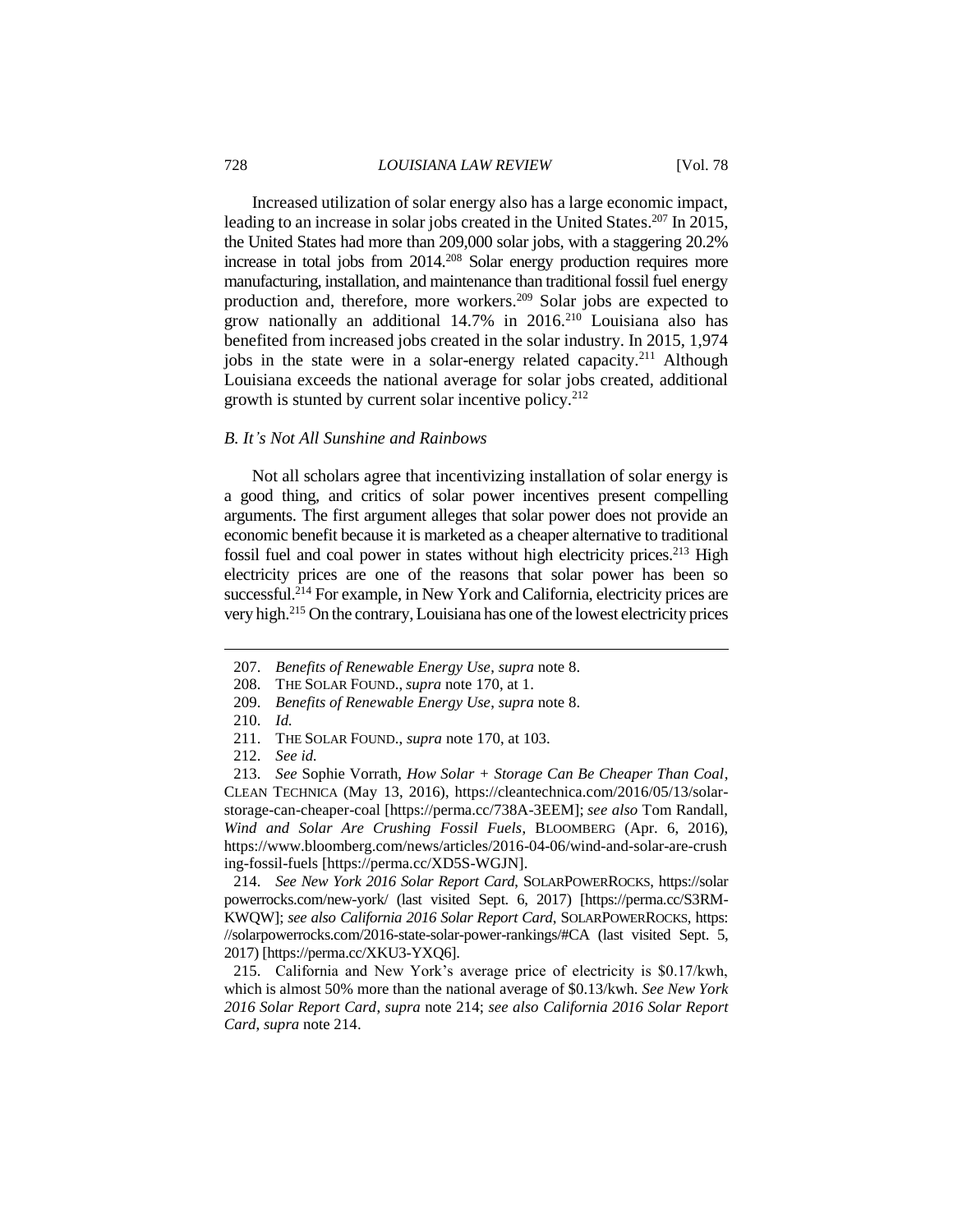in the nation.<sup>216</sup> Therefore, the argument is that the state should not subsidize or incentivize solar power because the economic benefits for residents are minimal.<sup>217</sup>

Regardless of the low price of electricity in Louisiana, a savings still can be realized, and Louisiana residents can benefit from any reduction in costs. According to the United States Census Bureau, Louisiana has the third lowest average income in the nation for single income families. $218$ Economic arguments also fail to acknowledge the environmental benefits of renewable energy.<sup>219</sup> Even in states with lower electricity rates, the negative effects of greenhouse gas emissions are tangible, including coastal erosion from rising gulf water and hurricane activity.<sup>220</sup> The extreme cost incurred by the state and individuals because of hurricanes and coastal erosion are worth avoiding—even if the electricity bill savings are not dramatic.<sup>221</sup> Viewing savings in the narrow context of utility bills ignores the larger and more catastrophic effects of global climate change.

Some commentators also express concern for the impact that widespread solar panel installation has on protected natural environments, particularly in California.<sup>222</sup> California's protected areas are reserved for open space

<sup>216.</sup> Louisiana's average price of electricity is \$0.09/kwh. *See Louisiana 2016 Solar Report Card*, SOLARPOWERROCKS, https://solarpowerrocks.com/louisiana/ (last visited Sept. 5, 2017) [https://perma.cc/GZ2A-TN23].

<sup>217.</sup> *Id.*

<sup>218.</sup> Only Arkansas and Mississippi have lower single-earner household incomes. U.S. TRUSTEE PROG., U.S. DEP'T OF JUSTICE, STATE MEDIAN FAMILY INCOME BY FAMILY SIZE (Apr. 30, 2014), https://www.justice.gov/ust/eo/bapcpa /20141101/bci\_data/median\_income\_table.htm [https://perma.cc/VB7U-YQ7L].

<sup>219.</sup> Jennifer Larino, *Do Solar Power Costs Outweigh Benefits? New Study Reignites Old Debate*, TIMES-PICAYUNE (Apr. 3, 2015), http://www.nola.com /business/index.ssf/2015/04/solar\_dismukes\_net\_metering.html [https://perma.cc /67XA-XCDV].

<sup>220.</sup> *See* INVENTORY OF U.S. GREENHOUSE GAS EMISSIONS AND SINKS: 1990- 2010, *supra* note 9; *see also How much of the U.S. carbon dioxide emissions are associated with electricity generation?*, *supra* note 9.

<sup>221.</sup> As an example of the damage that could arise from global warming's impact on weather patterns, the total estimated economic losses from Hurricane Katrina exceeded \$125 billion. FED. EMERGENCY MGT. AGENCY, FEMA 548, SUMMARY REPORT ON BUILDING PERFORMANCE: HURRICANE KATRINA 2005, at 1–5 (Apr. 2006) https://www.fema.gov/media-library-data/20130726-1446-204 90-0294/548\_SumRprt0329fnl.pdf [https://perma.cc/UH4R-A44Z].

<sup>222.</sup> Rebecca R. Hernandez et al*.*, *Solar energy development impacts on land cover change and protected areas*, 12 PROCEEDINGS OF THE NAT'L ACAD. OF SCIENCES OF THE U.S.A., NO. 44, at 13579 (2015).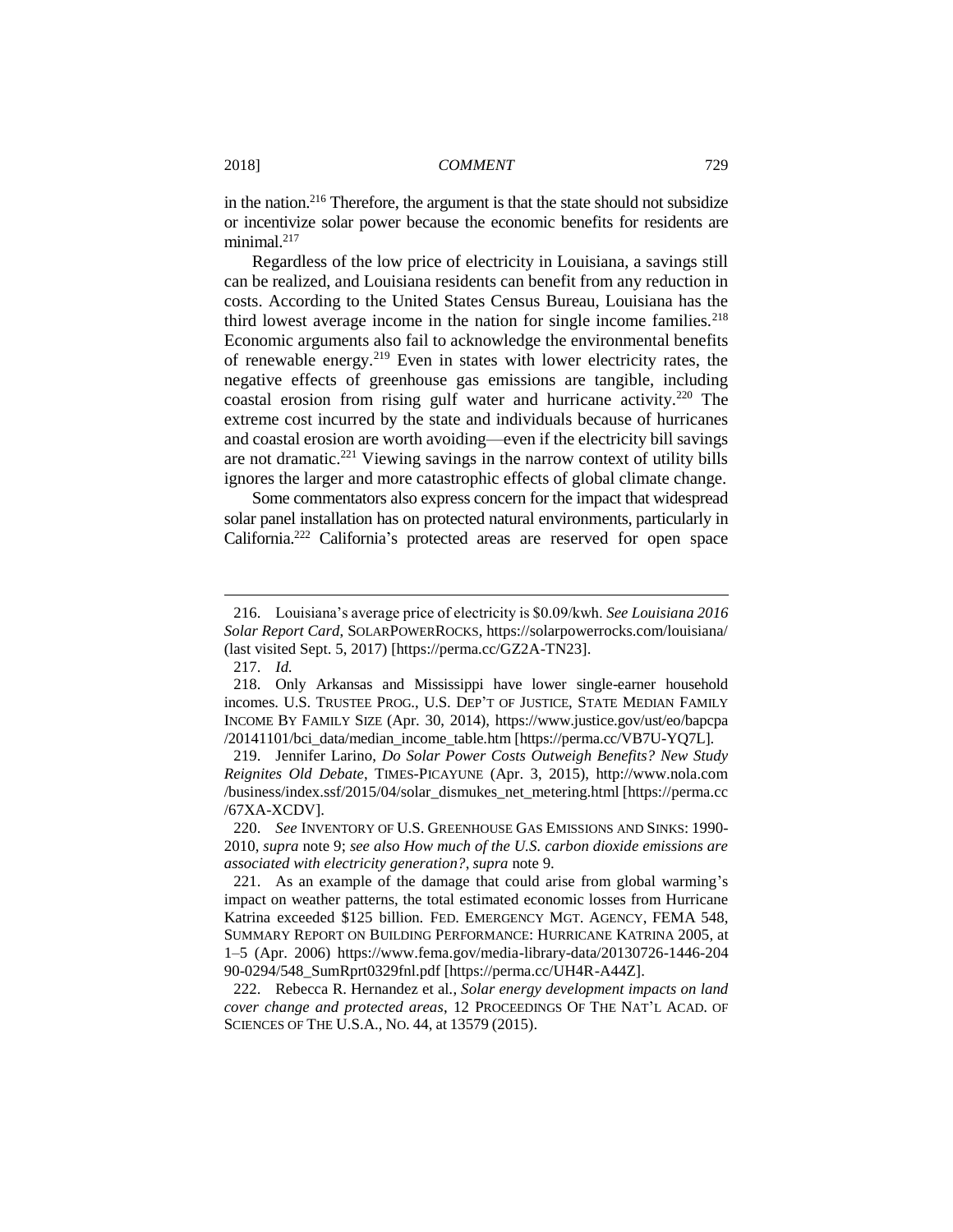activities, including the state's national parks.<sup>223</sup> In California, the majority of utility-scale solar installations are in natural environments less than 6.5 miles away from protected areas.<sup>224</sup> When solar panels are built near protected areas, the location prevents the public from freely accessing protected areas and enjoying them to the fullest degree.<sup>225</sup> Indigenous species that inhabit the area also may be driven away from their natural habitat.<sup>226</sup> Louisiana has conservation laws to protect similar natural environments, but the impact solar panels have on Louisiana's protected areas has not been explored.<sup>227</sup> Future developments in solar policy should be proactive to avoid impacts on protected natural areas. One potential solution is to locate solar farms in degraded areas, such as salt-contaminated lands unsuitable for agriculture.<sup>228</sup> Many large, unoccupied spaces such as barn roofs and empty parking lots could serve as replacement sites for solar panels that would impose on protected environments.<sup>229</sup>

Another argument against incentivizing solar panel installation is that government incentives do not drive solar panel installation as well as other factors.<sup>230</sup> A recent study conducted at Vanderbilt University analyzed solar panel installation in San Diego County from 2007 to 2013<sup>231</sup> and concluded that reducing or increasing the rebate levels offered in California would have little impact on how many homes installed solar panels over that period of time.<sup>232</sup> The study found that peer influence, as opposed to financial incentives, was more influential on individuals considering solar panels.<sup>233</sup> The more solar panels installed in an individual's neighborhood, the more likely the individual would install solar panels himself, regardless of the rebates offered.<sup>234</sup> The study fails, however, because it only compares two influential factors: financial incentives and peer influence.<sup>235</sup> Other potential

 $\overline{a}$ 

228. *Id.*

<sup>223</sup>*. Updated Protected Areas GIS Data for California*, CAL. PROT. AREAS DATABASE (June 1, 2016).

<sup>224.</sup> Hernandez et al., *supra* note 222.

<sup>225.</sup> *Id.*

<sup>226.</sup> *Id.*

<sup>227.</sup> *See* LA. REV. STAT. § 9:1273 (2017).

<sup>229.</sup> *Id.*

<sup>230.</sup> David Salisbury, *California's Solar Incentive Program Has Had Only Modest Impact On Adoption Rates*, RESEARCH NEWS @VANDERBILT (Apr. 7, 2015), https://news.vanderbilt.edu/2015/04/07/californias-solar-incentive-program-has-hadonly-modest-impact-on-adoption-rates/ [https://perma.cc/NAB2-G363].

<sup>231.</sup> *Id.*

<sup>232.</sup> *Id.*

<sup>233.</sup> *Id.*

<sup>234.</sup> *Id.*

<sup>235.</sup> *Id.*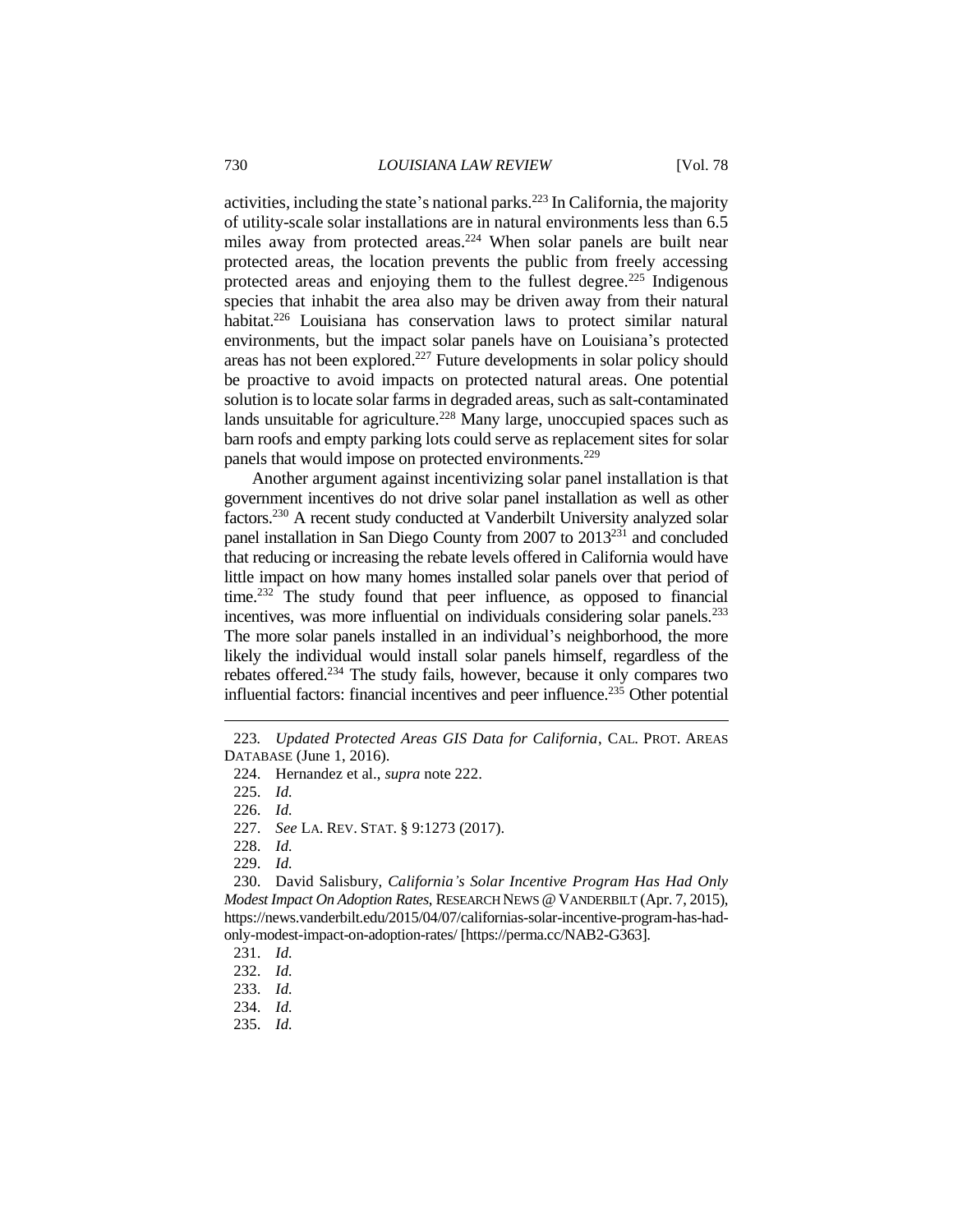factors that influence behavior were excluded from the study, leading to an incomplete analysis.<sup>236</sup> The study's results should not be considered credible because the study did not factor in other considerations, such as the value an individual places on global climate change. In addition, Louisiana does not have as many solar panels installed as California and, thus, not as much peer influence. Therefore, the beneficial effects of financial incentives, although less compelling than peer influence, should not be discounted for an area with a low amount of peer influence.

Additionally, solar panel incentives already have been successful.<sup>237</sup> The income tax credit encouraged customers to purchase solar panels and raised awareness about global climate change and the harmful effects of greenhouse gases in the state.<sup>238</sup> Between 2008 and 2011, 8,574,930 kilowatt-hours of electricity were produced in Louisiana.<sup>239</sup> If these installed systems produce for the system's estimated lifetime, the solar panels will produce approximately \$9,946,274 of electricity that Louisiana does not have to source from other states or acquire via greenhouse gasemitting production.<sup>240</sup> After only four years with the tax credit in place, Louisiana has produced enough solar energy to avoid 5,936 metric tons of carbon dioxide-equivalent emission production. $241$  Louisiana presents a great market for the continuation of solar technology, as the state receives more than five hours of average sun exposure in a day.<sup>242</sup> The support of solar energy also presents Louisiana as a forward-thinking, technologically advanced, and environmentally friendly state, which is important for increasing solar power awareness in the state.<sup>243</sup>

Utility companies have lobbied against net metering, arguing that the installation of solar panels causes the utility companies to lose fees they would earn if homeowners were not generating their own power.<sup>244</sup> They also argue that the cost of net metering is not absorbed by the utility but shifted to other ratepayers who may not have an interest or the means to

<sup>236.</sup> *Id.*

<sup>237.</sup> LA.SOLAR ENERGY SOC'Y,IMPACT STUDY OF LOUISIANA SOLAR TAX CREDIT 3 (2011).

<sup>238.</sup> *Id.*

<sup>239.</sup> *Id.*

<sup>240.</sup> *Id.*

<sup>241.</sup> *Id.*

<sup>242.</sup> *Id.* 

<sup>243.</sup> *Id.* 

<sup>244.</sup> *The Fight to Put a Value on Rooftop Solar Power: Understanding Critical Issues in the Nation's Rapidly Changing Electricity Markets*, CLIMATE NEXUS, http: //climatenexus.org/climate-issues/energy/the-net-metering-fight/ (last visited Nov. 16, 2017) [https://perma.cc/C9EB-LRAE].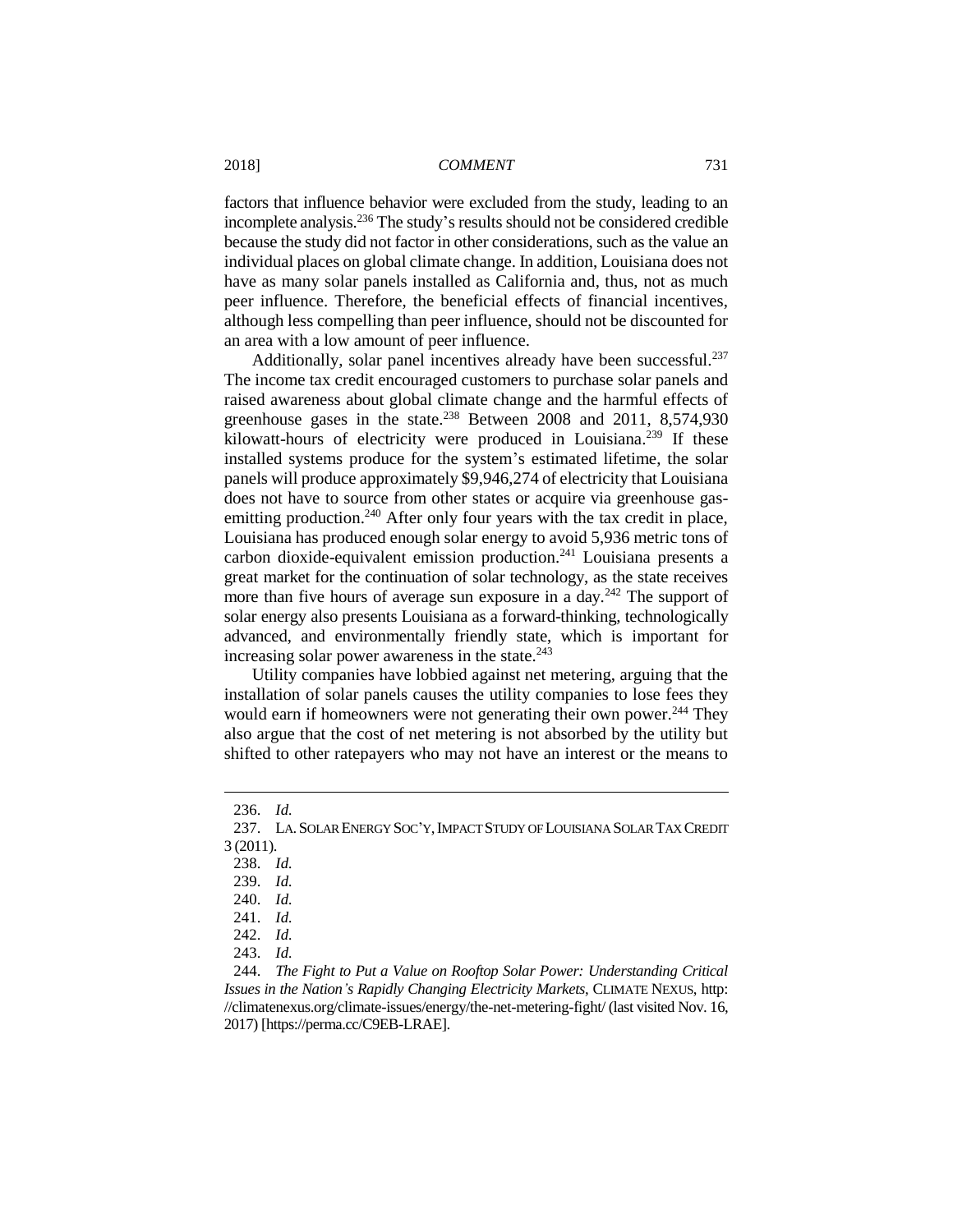support solar panels.<sup>245</sup> In addition, the power grid still is needed for solar panels.<sup>246</sup> The utility companies maintain the power grids and use the fees collected to maintain the grid infrastructure—including power lines that deliver energy. $247$  Without the fees collected from power use, utility companies urge that they are unable to maintain the power grid infrastructure necessary to meet their legal obligation to provide consistent power to consumers.<sup>248</sup>

Benefits to increased solar power outweigh the costs and balance the scale on utility imposition. Solar power use leads to fewer fees collected and reduces strain on the power grid when demand is abnormally high in the summer months.<sup>249</sup> During these months, utility companies are unable to keep up with demand and must purchase power from neighboring states or producers. Increases in solar power generation lessen the demand for more expensive, imported power.<sup>250</sup> In addition, although solar power customers use the grid without paying additional fees, increased solar power also lessens the need to build new and expensive power generation facilities, potentially saving utility companies millions of dollars.<sup>251</sup> Lastly, the environmental benefits of increased solar power are worth the expense. Greenhouse gases are being produced at an alarming rate increasing the global temperature and impacting weather conditions.<sup>252</sup> The need for change is great, and solar panels offer efficient means to combat climate change.

<sup>245.</sup> *Id.* 

<sup>246.</sup> "Electricity is generated at power plants and moves through a complex system, sometimes called the *grid*, of electricity substations, transformers, and power lines that connect electricity producers and consumers." *How Electricity Is Delivered To Consumers*, U.S. ENERGY INFO. ADMIN., https://www.eia.gov/energy explained/index.cfm?page=electricity\_delivery (Aug. 17, 2017) [https://perma.cc /BUY9-2GQD].

<sup>247.</sup> *The Fight to Put a Value on Rooftop Solar Power*, *supra* note 244.

<sup>248.</sup> *Id.*

<sup>249.</sup> *Id.* 

<sup>250.</sup> *Id.* 

<sup>251.</sup> *See, e.g.*, *Cost and Performance Characteristics of New Generating Technologies, Annual Energy Outlook 2017*, U.S.ENERGY INFO. ADMIN. (Jan. 2017), https://www.eia.gov/outlooks/aeo/assumptions/pdf/table\_8.2.pdf [https://perma.cc/8 YKF-HEAA].

<sup>252.</sup> "Worldwide, net emissions of greenhouse gases from human activities increased by 35 percent from 1990 to 2010." *Climate Change Indicators: Greenhouse Gases*, U.S. ENVTL PROT. AGENCY (2017), https://www.epa.gov /climate-indicators/greenhouse-gases [https://perma.cc/P2UR-DSEJ].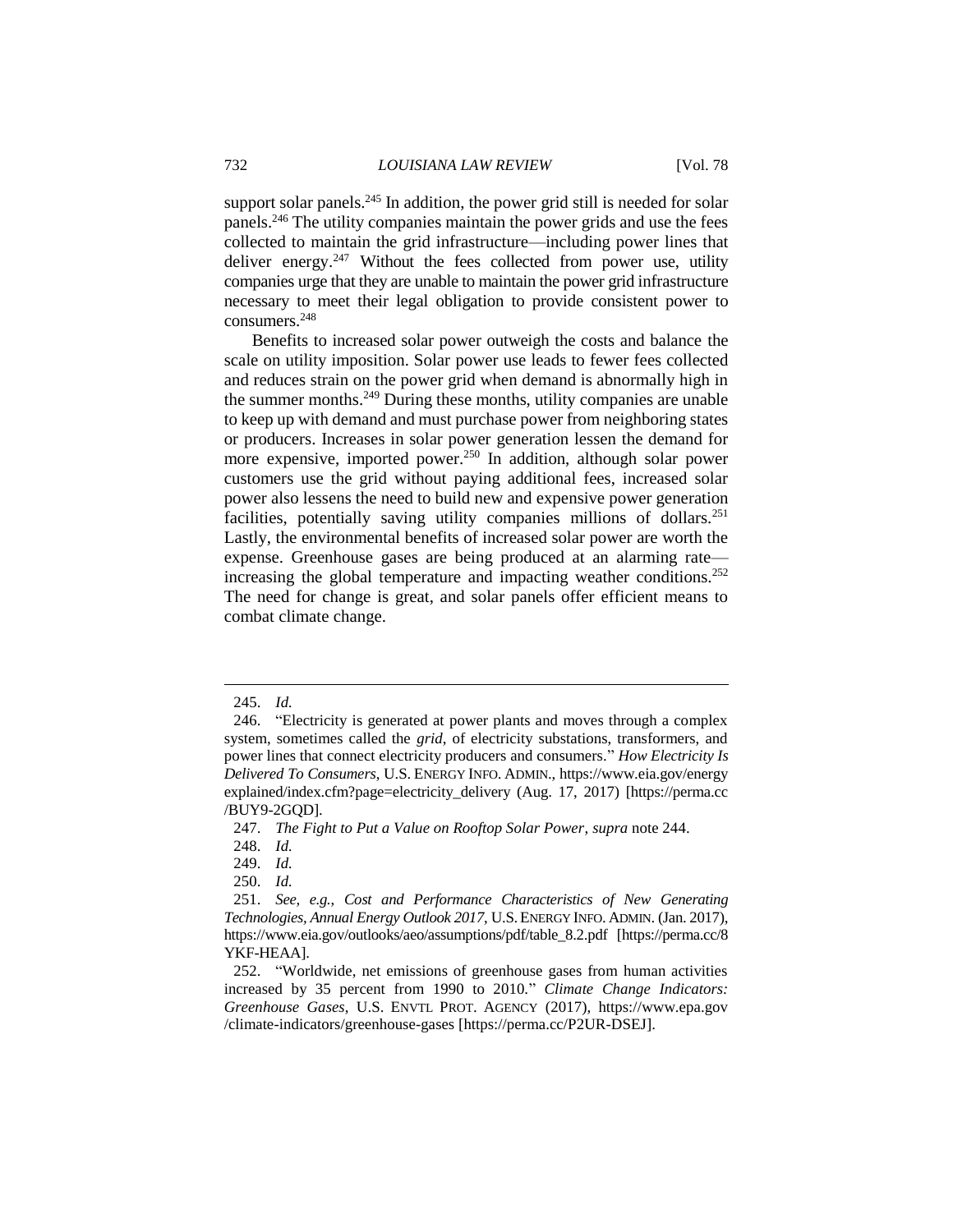# *C. Louisiana's Plan for the Future*

The Louisiana Legislature should implement a new solar panel incentive program and continue solar panel installation in the state after the demise of the income tax credit. Louisiana will be able to lessen its reliance on coal, natural gas, and fossil fuel energy production by increasing solar panel use.<sup>253</sup> Doing so will lead to lower greenhouse gases, a healthier population and environment, and an increase in jobs in the solar industry.<sup>254</sup> Because of budgetary concerns, the new program can rely on consumer funding and offer incentives that do not require additional state funding. Louisiana should mold its new policy based on the insight gained from the incentive programs in New York, California, and Massachusetts. To that end, the new policy needs to keep the tax credit and net metering programs—with revisions—and include RPSs with tradable energy credits to regulate compliance with the standard.

Although Louisiana's tax credit was successful in generating solar panel demand, it was unable to survive long term.<sup>255</sup> Its untimely demise was because of unexpectedly high demand for the credit and because the credit amount exceeded the market average by a substantial amount.<sup>256</sup> The tax credit still is a necessary component of the incentive plan and needs to be included. Although solar panels provide a long-term economic benefit in the form of lower electricity bills, the return is realized only in small amounts monthly.<sup>257</sup> The high initial cost of solar panel purchase and installation is high enough to be prohibitive for many Louisianans.<sup>258</sup> The tax credit is necessary to make the entry cost manageable and economic benefits realizable for residential customers, but it should be revised for efficiency and long-term effectiveness.

# *1. The Tax Credit*

Though the tax credit is an essential component of Louisiana's solar incentive policy, it must be revised. Taking note of New York's program, the Louisiana legislature should lower Louisiana's new tax incentive substantially. Instead of offering 50% of the cost of solar panels up to \$10,000, the new credit should be 30% of the cost of purchase and

<sup>253.</sup> RENEWABLE ENERGY ASSESSMENT, *supra* note 12, at 4; *see also Sources of Greenhouse Gas Emissions*, *supra* note 12.

<sup>254.</sup> LA. SOLAR ENERGY SOC'Y, *supra* note 237.

<sup>255.</sup> Larino, *supra* note 86.

<sup>256.</sup> *Id.*

<sup>257.</sup> Baker-Bransletter, *supra* note 2, at 8.

<sup>258.</sup> Adelson, *supra* note 39.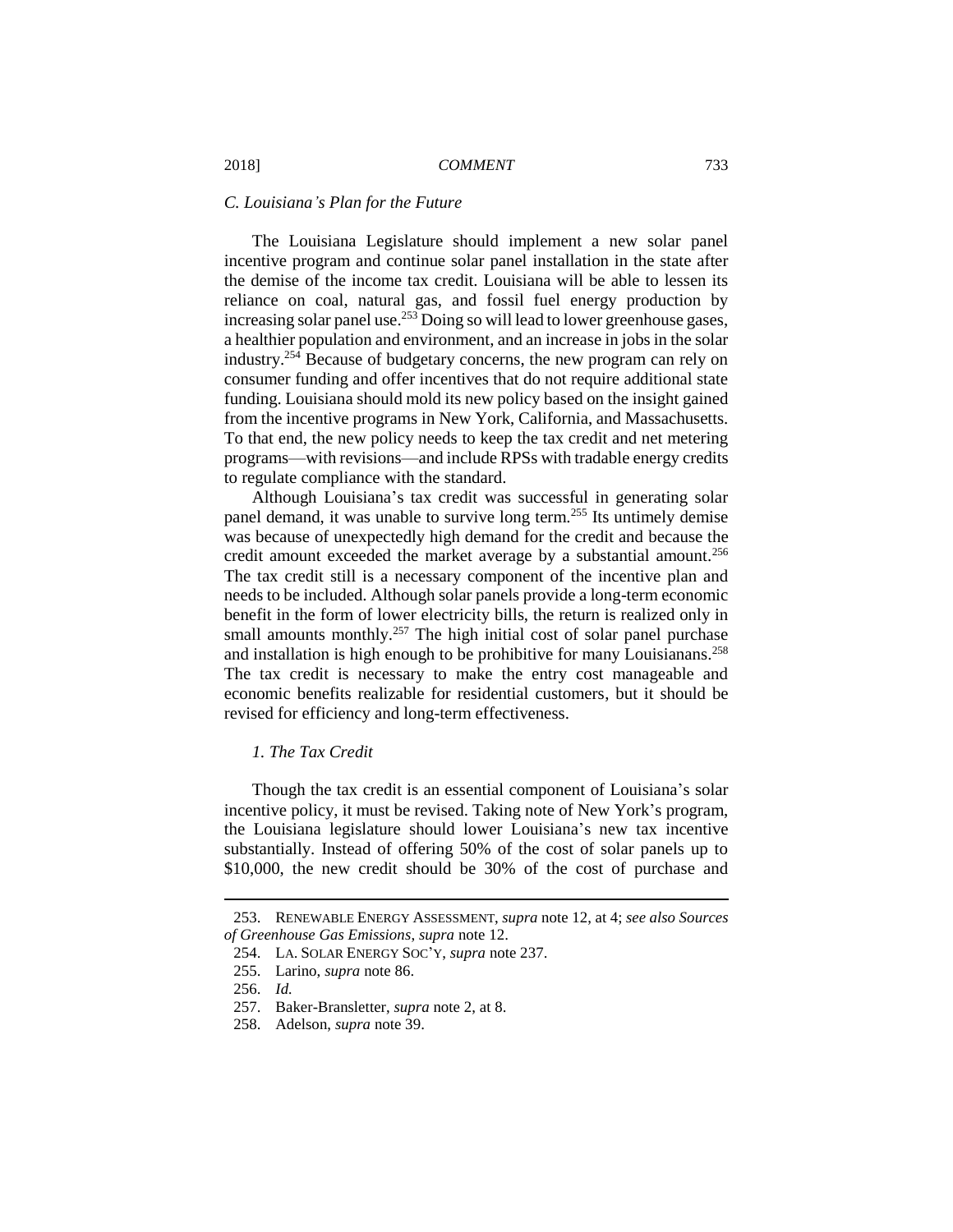installation, up to \$5,000. This new percentage still provides a cushion for buyers and ensures that the funds are available to more people. It also will serve to make Louisiana's new progress enduring, leading to a long-term impact on the environment.

The tax credit also requires funding from consumers to ensure its longevity. Again, following New York's lead, Louisiana can implement a system by which utility companies collect a surcharge from energy consumers to fund the tax credit.<sup>259</sup> Although system implementation is a burden on energy consumers, it provides an additional incentive to purchase solar energy and helps to encourage widespread installation of solar energy across the state. Doing so ultimately will lower energy prices across the board as more solar power is installed. Even if the economic benefits from the tax are slow to materialize, the environmental benefits are abounding.<sup>260</sup> The additional tax also can be structured to phase out over time, after funding goals are met. This way, taxpayers are not exposed to an additional burden indefinitely. New York's program has been successful at mitigating greenhouse gases by committing to promotion of solar energy.<sup>261</sup> The tax credit is a piece of New York's incentive structure.<sup>262</sup> Louisiana may reap the same rewards with a revised version of the tax credit. The demand for solar panels has been demonstrated by the response to Louisiana's first solar panel tax credit.<sup>263</sup> The demand may evidence that Louisiana's citizens are willing to commit to renewable energy and create a healthier environment by contributing to the fund. The tax credit also should be structured to phase out over a period of time so that as demand increases and eventually remains constant with the help of other incentives, the tax payer burden will be lifted. The phase-out may lessen the blow that ending of the tax credit had on industry and demand.

# *2. Net Metering and Interconnection Standards*

The second portion of Louisiana's new solar incentive policy should implement revised net metering rules and interconnection standards. Increasing the net metering cap will require utility companies to accept more net metering connections. State net metering caps vary across the

<sup>259</sup>*.* Proceeding on Motion of the Commission to Consider a Clean Energy Fund, Case 07-M-0548 (N.Y. Pub. Serv. Comm'n Jan. 21, 2016).

<sup>260.</sup> FERROUKHI ET AL., *supra* note 10, at 34.

<sup>261.</sup> *The Energy to Lead: Impacts and Considerations*, *supra* note 134, at 8.

<sup>262.</sup> *New York Residential Solar Tax Credit, Program Overview*,*supra* note 106.

<sup>263.</sup> Adelson, *supra* note 39.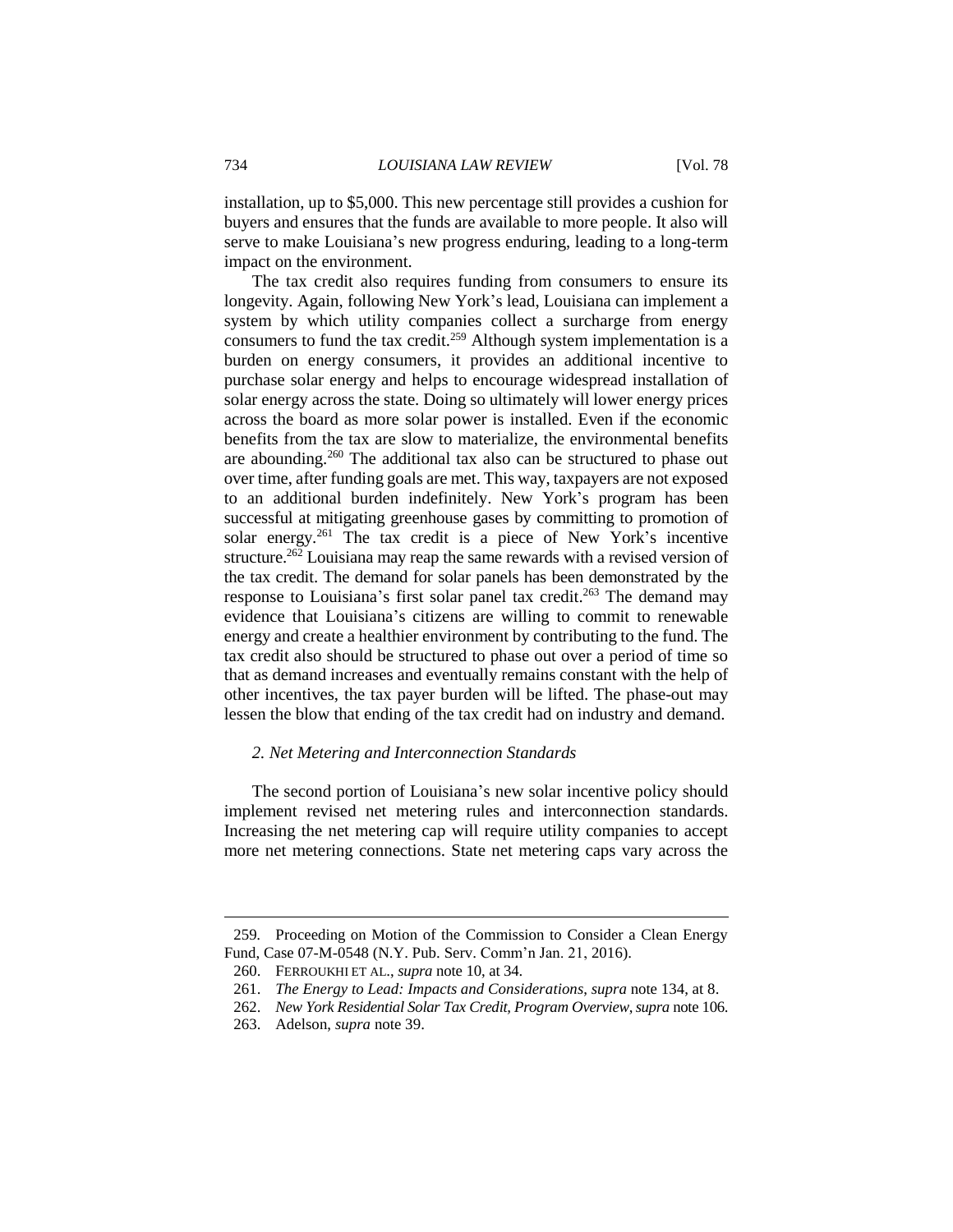nation, with the highest being at six percent of a utility's peak demand.<sup>264</sup> Louisiana's 0.5% cap represents the lower end of caps nationally and severely restricts additional net metering connections.<sup>265</sup> Louisiana should implement a higher cap that allows for growth but does not impose the maximum burden on utility companies. With six percent being the highest in the country and consumers approaching the 0.5% limit in Louisiana, the cap should be increased to two percent with room to increase if demand grows over the coming years. Increasing the cap will allow room for solar panel growth without unreasonably burdening utility companies with the highest market cap.

## *3. Renewables Portfolio Standard*

Adopting an RPS is essential for Louisiana to enforce its commitment to increase solar utilization and effect environmental change. Louisiana is one of only 13 states without an RPS.<sup>266</sup> The RPS not only will communicate to the rest of the nation that Louisiana is forward thinking and committed to its program, it also will require that utility companies commit to sourcing renewable energy. RPSs form the cornerstone of all other solar incentive programs and are integral to incentivizing residential customers to install solar energy by requiring utility companies to accommodate increased solar panel usage.<sup>267</sup>

The biggest challenge that the Louisiana RPS will face is its previous dismissal as unnecessary. In 2013, the LPSC chartered a study to determine if an RPS was warranted for the state.<sup>268</sup> The study concluded that an RPS was not needed and provided two reasons: (1) renewable energy generation cost more than conventional energy generation, particularly given the low cost of natural gas; and (2) federal interest in mandatory RPS goals appeared to be

<sup>264.</sup> New York: 6%; California: 5%; Nevada: 3%; and New Jersey: 2.5%. BENJAMIN INSKEEP ET AL., N.C. CLEAN ENERGY TECH. CTR. AND MEISTER CONSULTANTS GRP., THE 50 STATES OF SOLAR: A QUARTERLY LOOK AT AMERICA'S FAST-EVOLVING DISTRIBUTED SOLAR POLICY CONVERSATION, Q2 2015 (2015), http://www.mc-group.com/wp-content/uploads/2015/08/50-States-of-Solar-Q2- 2015-final1.pdf [https://perma.cc/GT7J-YNKX].

<sup>265.</sup> *See id*.; *see also supra* note 66 and accompanying text.

<sup>266.</sup> *Renewable Portfolio Standard Policies*, *supra* note 34.

<sup>267.</sup> *Renewable Energy Standards*, *supra* note 23.

<sup>268.</sup> The study was called the "Renewable Energy Pilot Program." *In re* Restudy of the feasibility of a renewable portfolio standard for the State of Louisiana, Docket No. R-28271 (La. Pub. Serv. Comm'n Oct. 13, 2010) [hereinafter Docket No. R-28271].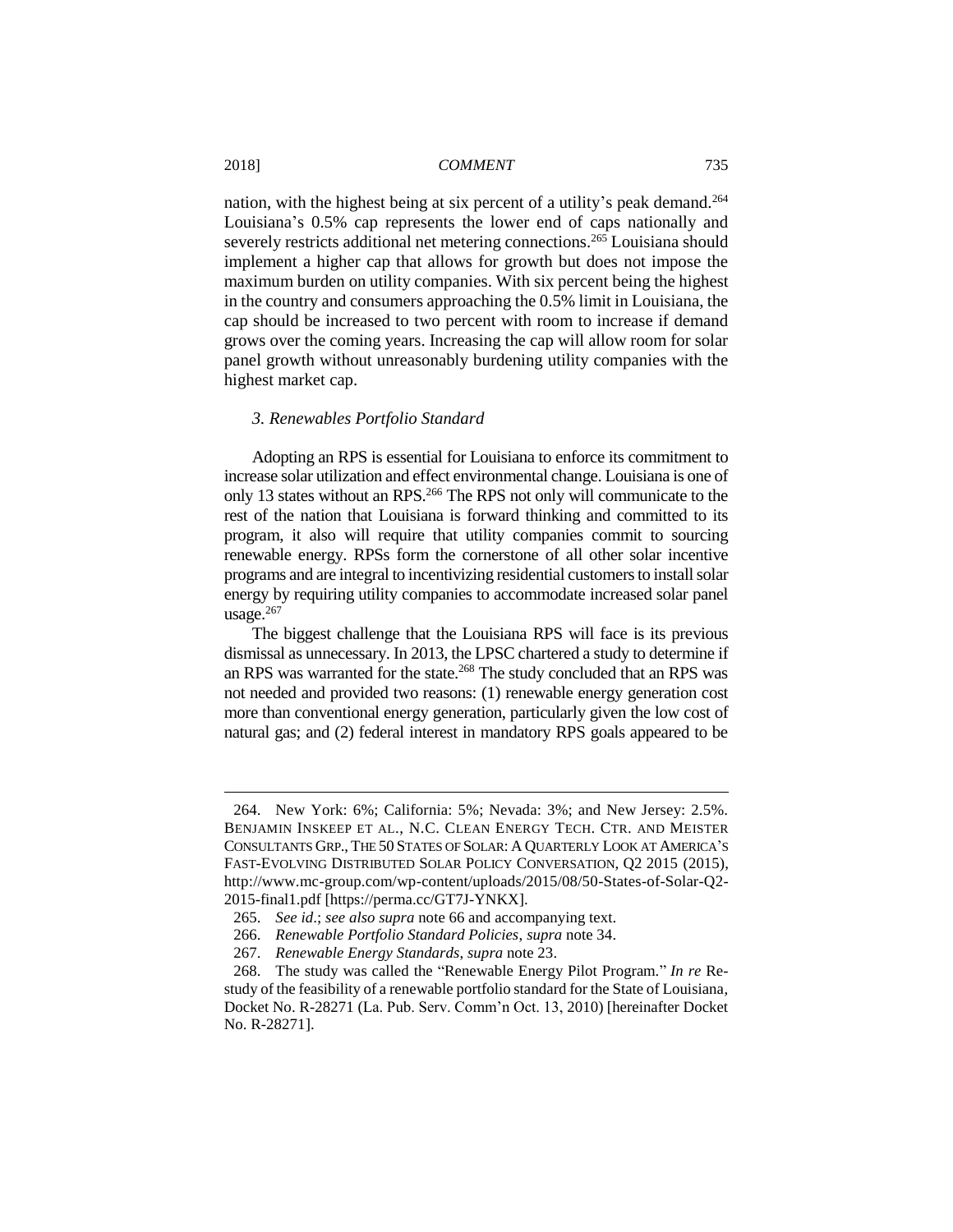limited at the time.<sup>269</sup> The information used in this study, however, was not sourced from independent organizations but was collected by utility companies.<sup>270</sup> Because utility companies oppose solar incentives, the LPSC only considered information collected from in-state utility companies as to the viability of solar power and trends in other states.<sup>271</sup> The study lacked independent and impartial input and should be discredited on that basis. The study's findings also are debatable. The committee considered only the shortterm cost of implementing renewable energy sources as opposed to the cost of maintaining current infrastructure designed to support natural gas energy generation.<sup>272</sup> Although the cost of installing renewable energy technology may be expensive on the front-end, the benefits are dramatic and costs significantly less in the long run.<sup>273</sup> The implementation of new technology is expensive, but expense should not inhibit or delay technological advancement. The benefits of slowing global climate change outweigh the initial investment if Louisiana is dedicated to making an environmental impact with solar energy.

The committee collected data from other states but only listed the federal lack of interest in a mandatory renewable energy policy as a factor in its decision.<sup>274</sup> Although a federally mandated RPS does not exist at this time, the majority of states in the nation have implemented an RPS, which leaves Louisiana in the minority.<sup>275</sup> The LPSC should place more weight on the national trend as exemplified by the majority of states, instead of the federal government, and implement an RPS for the state.

#### *4. Tradable Renewable Energy Credits*

In conjunction with the RPS, the new solar incentive structure needs to contain a tradable credit program similar to that of Massachusetts.<sup>276</sup> A tradable credit program rewards solar energy producers with credit that utility companies need to solicit to comply with the state's RPS. The utility companies would purchase the tradable credit from the producers, incentivizing more ratepayers to install and produce solar energy. The credit program would not require any additional funding from the state, except for staffing positions to regulate that portion of the incentive program. To avoid some of the pitfalls common to haphazardly implemented programs,

<sup>269.</sup> *Id.* 

<sup>270.</sup> *Id.*

<sup>271.</sup> *Id.*

<sup>272.</sup> *Id.*

<sup>273.</sup> *Clean Power Green Jobs Fact Sheet*, *supra* note 202.

<sup>274.</sup> Docket No. R-28271, *supra* note 268.

<sup>275.</sup> *Renewable Portfolio Standard Policies*, *supra* note 34.

<sup>276.</sup> *See generally* discussion *supra* Part III.C.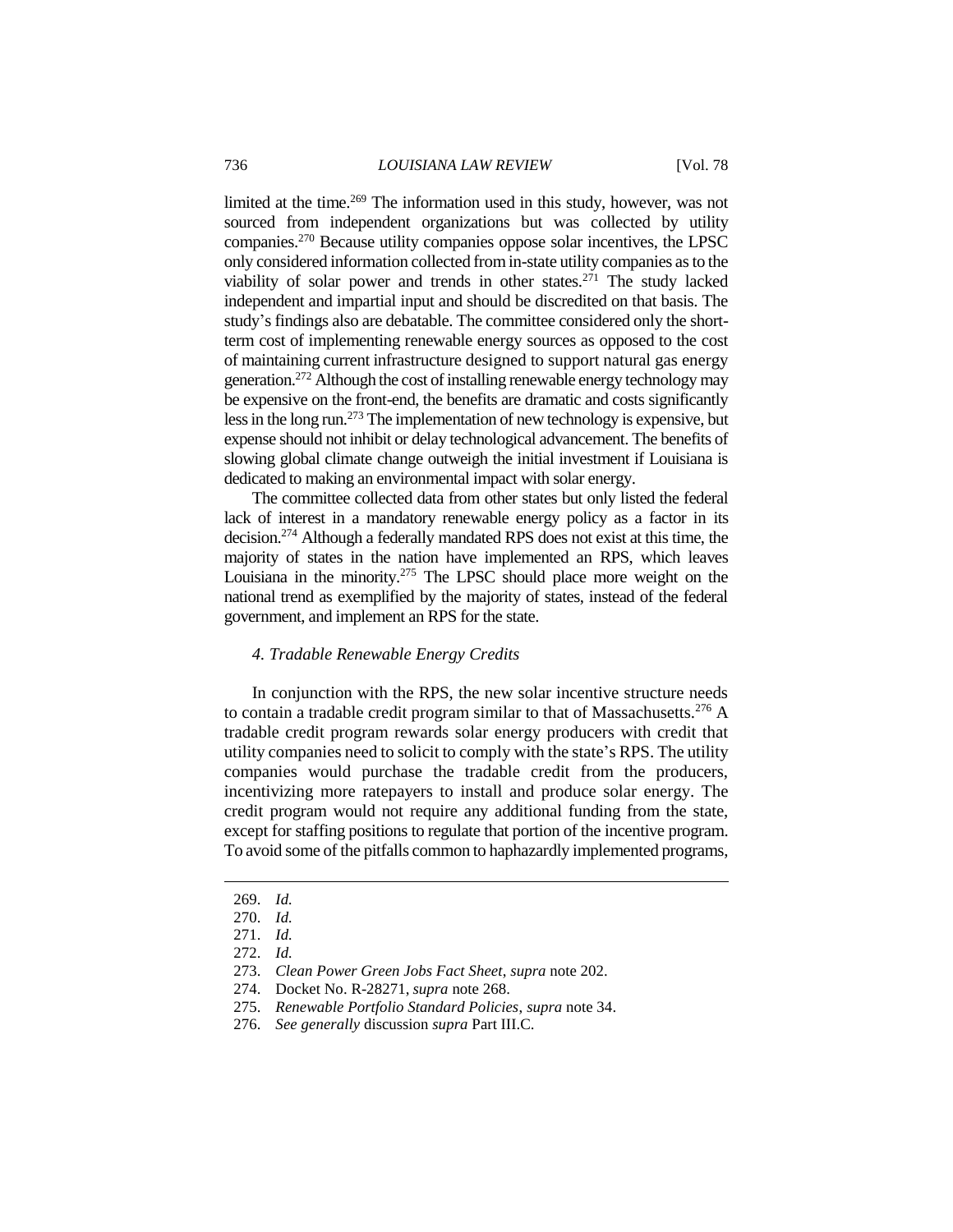Louisiana can implement a price floor for the value of the credit that phased out over time, ensuring consistent demand for the credit over that period of time.<sup>277</sup> The tradable credit would stimulate growth by providing an additional incentive for consumers to generate solar power while keeping governmental expense to a minimum.<sup>278</sup>

# *5. Administration*

The legislature should designate the LPSC as the governing body for each of these programs. The regulation falls squarely within the constitutional jurisdiction of the LPSC to "regulate all common carriers and public utilities and have such other regulatory authority as provided by  $law$ ...."<sup>279</sup> With the LPSC already empowered with the ability to regulate utility companies, it has the infrastructure and expertise necessary to manage these incentive programs. California has demonstrated that Public Service Commissions can administer and regulate tradable credit programs.<sup>280</sup>

The proposed new incentive policy will provide many attractive incentives while keeping additional strain on the state budget to a minimum by merging state and consumer funding. Louisiana needs this incentive and regulatory policy plan to increase demand for solar panels and decrease greenhouse gas emissions. The slightly lowered tax credit, now funded by additional money from consumers, will serve to diminish the initial barriers to entry. The higher net metering caps and structured interconnection standards will ensure solar producers can connect to the grid easily and lower energy bills—incentivizing them to keep their panels. The RPS and corresponding tradable credits will ensure that utility companies in Louisiana comply with the demand for increased solar energy and communicate to the nation that Louisiana is serious about its commitment to combatting global climate change and providing support for solar investment in the state.

#### **CONCLUSION**

Global climate change is an imminent threat.<sup>281</sup> There are many ways to combat it, but one of the most popular and effective methods is by targeting

<sup>277.</sup> Grossman, *supra* note 192.

<sup>278</sup>*. See Solar Power Performance Payments*, *supra* note 182.

<sup>279.</sup> LA. CONST. art. IV, § 21.

<sup>280.</sup> *See RPS Compliance Rules and Process*, *supra* note 150.

<sup>281.</sup> Baker-Bransletter, *supra* note 2, at 4; *see also* HARRIS ET AL., *supra* note 2, at 3.